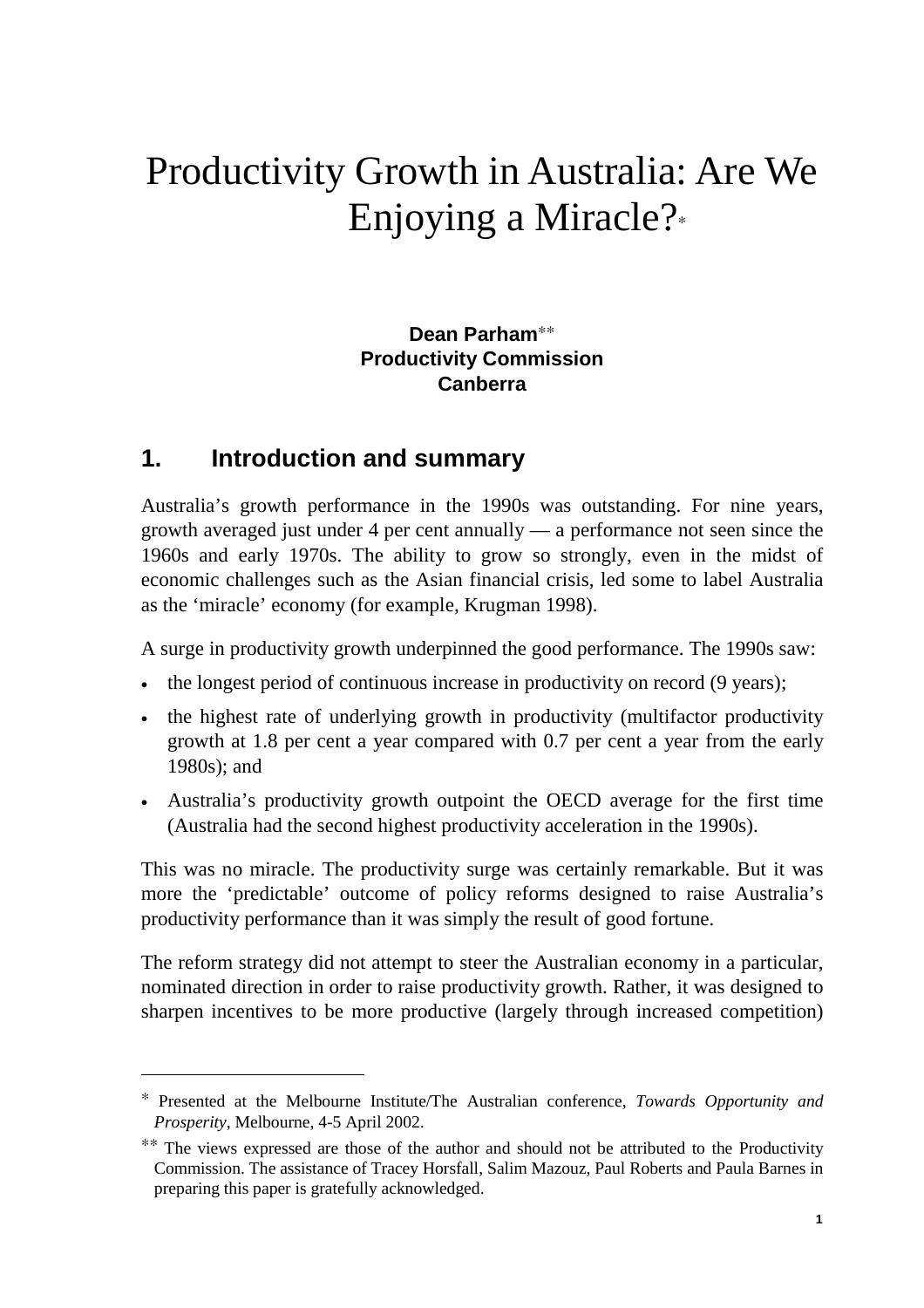and allow businesses greater flexibility to adapt in order to meet stronger competition and to adjust to changing market circumstances.

The strength of this strategy has been seen not only in the better productivity outcomes, but in the resilience of the economy to adverse shocks — the Asian financial crisis — and the ability to take on new developments — the rapid advances in information and communications technologies (ICTs) in the second half of the 1990s — with a vigour and application not usually seen in Australia.

The central point in this paper is that productivity growth provides the very foundation for Australia to move towards opportunity and prosperity. This is readily seen in the links between growth in productivity and growth in average incomes. Growth in productivity is not everything — nor is growth in average income. But it is much more difficult for a country to move forward without them.

The 'new' element in this paper is to cast Australia's productivity and income growth experience in an international setting.

Australia's growth in average income (or GDP per capita) was below the OECD average over the post-war period from 1950 to 1990. Our ranking on level of GDP per capita among OECD countries (measured on an internationally comparable basis) slipped from 5 to 15. This was principally due to our poorer rate of productivity growth.

But, according to the international data, our annual average rate of growth in GDP per capita increased to 2.5 per cent in the 1990s (up from a previous rate of 1.7 per cent). Annual productivity growth at 2.3 per cent accounted for around 90 per cent of the 1990s average income growth and 96 per cent of the 0.8 of a percentage point acceleration from the previous average.

Australia was ahead of OECD income and productivity growth in the 1990s — the OECD average being 1.7 per cent for GDP per capita and 1.8 per cent for productivity. Australia was also ahead of a much-noted improver — the USA — in both income (2.0 per cent) and productivity (1.6 per cent ) growth.

As a result of the strong productivity growth in the 1990s, Australia raised its ranking on GDP per capita to 7 in 2001 (up from 15 in 1990).

However, despite the strong 1990s productivity growth, Australia still has a sizeable productivity gap with other countries. On GDP per hour worked, Australia ranked 14 in 2001 and had a labour productivity level at 83 per cent of the US level. We picked up 6 percentage points on the US level over the 1990s, but only one position on international ranking.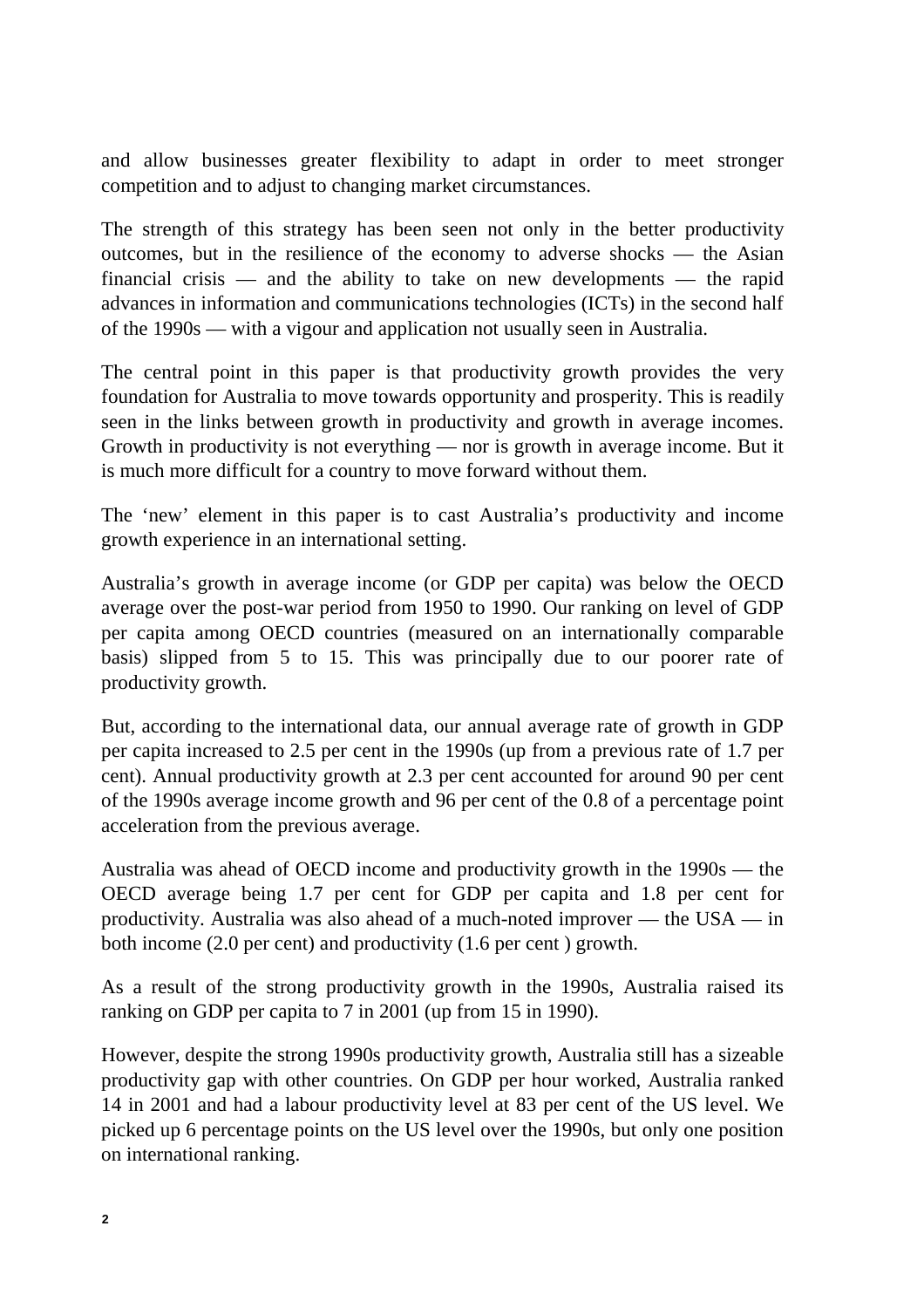Australia's high ranking on average income *levels* actually owes a lot to a high level of labour utilisation — that is, the combination of high average hours worked and a high rate of employment in the total population. In a sense, we are rewarded for putting in relatively large amounts of time at work, while the return on each hour worked remains relatively low.

Continuing to catch up to other countries on productivity (and not so much on labour utilisation where Australia is already toward the front of the international pack) therefore seems to be a priority for Australia if we want further improvements in opportunity and prosperity.

There appears to be scope for Australia to continue generating strong productivity growth. Other countries have shown in the past a much greater capacity to catch up toward (or even overtake) US productivity levels than Australia has yet shown. Australia only started to catch up in the 1990s.

Australia is also well placed — better placed than many other countries — to keep pace with the new US productivity acceleration associated with ICTs. Australia has already caught a second productivity wave related to the smart use of ICTs.

But we cannot ask for miracles to maintain strong productivity growth. The productivity gains of the 1990s came through commitment to policy reforms. Further commitment will help to ensure the economy has the strong foundation that strong productivity growth provides.

The paper is structured as follows. The main features of Australia's much improved productivity performance are outlined in the next section. Section 3 briefly reviews the main contributors to Australia's productivity surge. Section 4 contains the international analysis of productivity and prosperity among OECD countries. The final section examines the productivity outlook and draws some policy implications.

# **2. Key features of Australia's productivity performance**

Australia's productivity surge in the 1990s has been highlighted in a number of previous papers (see, for example, IC 1997, Edwards 1999, Treasury 1999, Parham 1999, PC 1999, Dowrick 2000, Johnston et al 2000, Parham et al 2000, Gruen 2001). A few key features are summarised here.

Two productivity measures are mostly presented:

• labour productivity — the amount of output produced per unit of labour used; and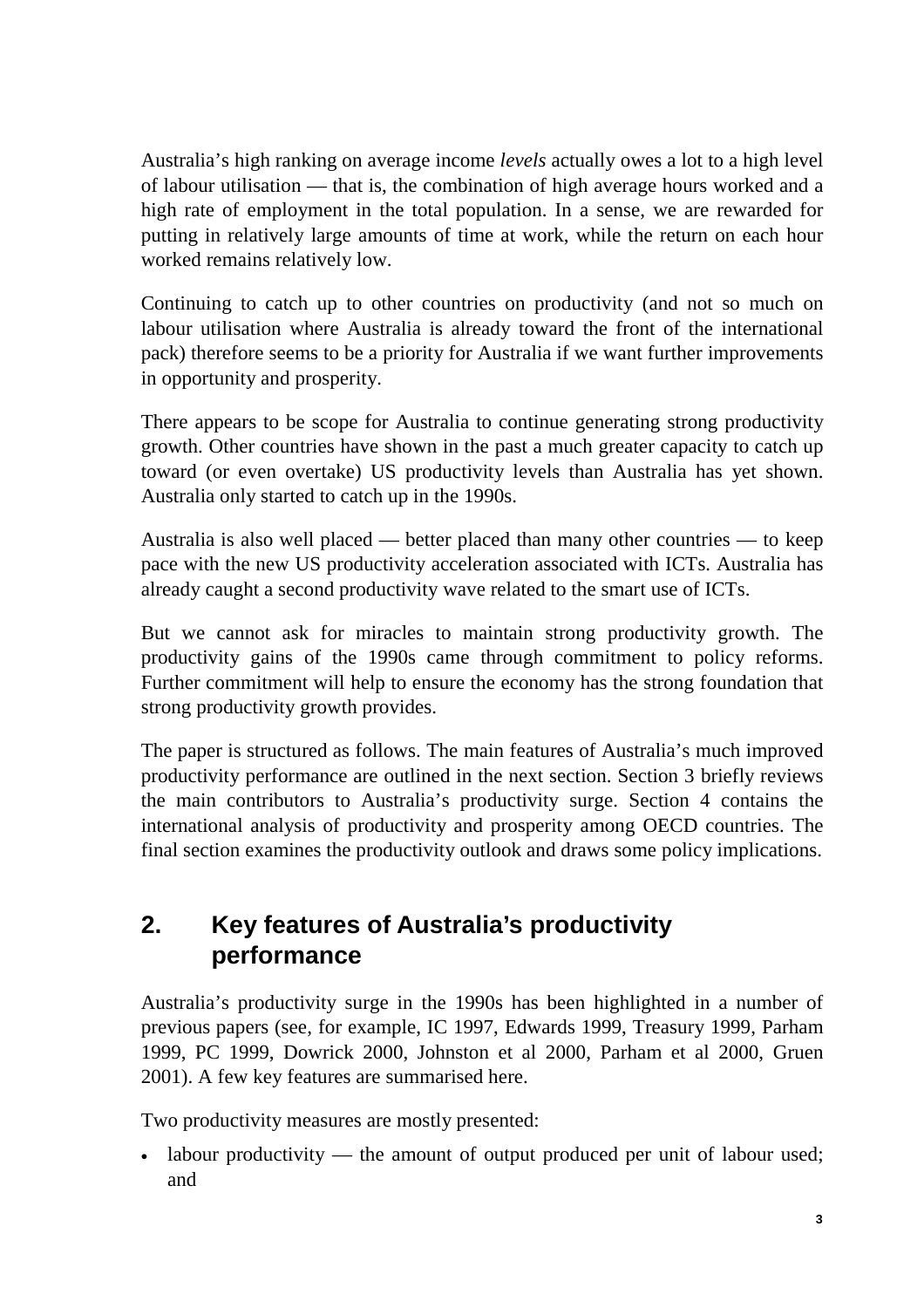multifactor productivity  $(MFP)$  — the ratio of output produced to combined input of labour and capital (buildings, machinery, equipment, etc).

Improvements in productivity can have connotations of both increased efficiency the production of goods and services with less waste — and increased effectiveness — the use of resources in ways that generate more value added.





*Source:* ABS 5204.0 and unpublished estimates.

The 1990s productivity surge is quite evident in figure 1. The period from 1990-91 to the peak in 1999-2000 was the longest period of continuous positive growth in MFP on record (9 years). Clearly, the strong productivity performance was due to more than a cyclical uplift in MFP coming out of the early 1990s recession.

The surge follows two other phases in Australia's productivity growth. There was a period of strong growth, common to most high-income countries (see section 4 below), during the Golden Age of growth in the post-war period until the mid-1970s. Australia's productivity growth then slowed, again in common with many other countries.

Figure 2 shows the underlying rates of productivity growth over productivity cycles, as published by the ABS. The rate of growth in labour productivity is indicated by the height of each column. The rate of multifactor productivity (MFP) growth is indicated by the black portion at the bottom of each column. The lighter shade in the top portion of each column represents the rate of capital deepening — indicating increases in the use of capital per unit of labour.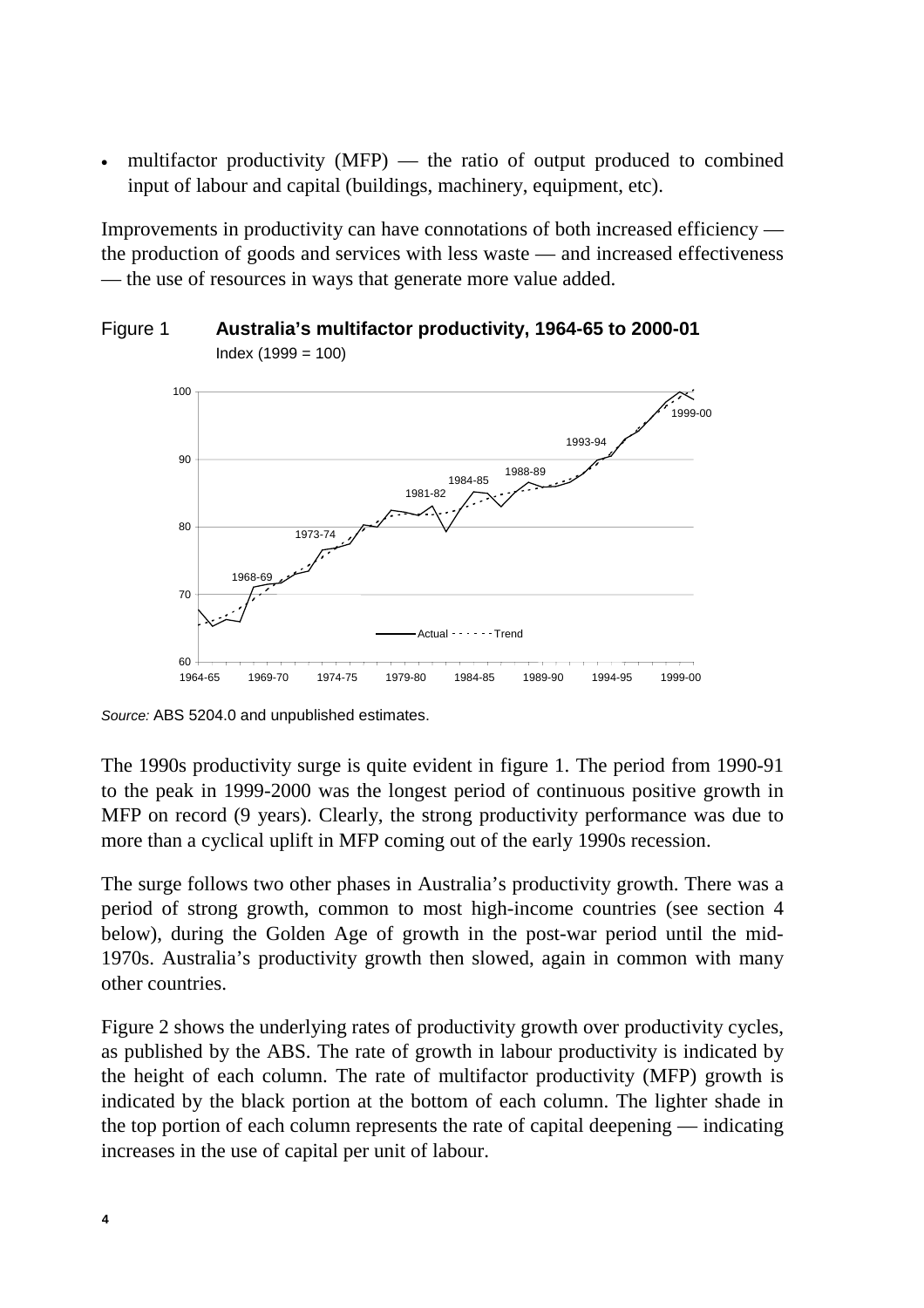Figure 2 **Growth in labour productivity and multifactor productivity over productivity cycles, 1964-65 to 1999-2000**



Average annual rates of growth (per cent per year)

 $\overline{a}$ 

The underlying rate of productivity growth was at a record high in the 1990s cycle. The record rate of labour productivity growth was principally due to record growth in MFP — that is, improvements in efficiency and effectiveness of resource use. MFP grew at an annual average rate of 1.8 per cent, or 1.1 percentage points higher than the previous annual average rate from the early 1980s of 0.7 per cent.

Since the focus will shift to labour productivity in section 4, it is important to note that variations in Australia's labour productivity growth are largely explained by variations in MFP growth throughout the entire period.<sup>1</sup>

Australia's productivity performance in the 1990s was also strong by *international* standards. Figure 3 shows that Australia was one of a group of three countries to show a strong productivity acceleration in the 1990s. It also indicates that, unlike the post-war Golden Age, there was no worldwide productivity boom in the 1990s.

*Source:* ABS 5204.0 and PC estimates.

<sup>&</sup>lt;sup>1</sup> The capital deepening component is stable within the range of 1.2 to 1.4 percentage points in all periods except for the late 1980s, during which there was relatively strong growth in labour input.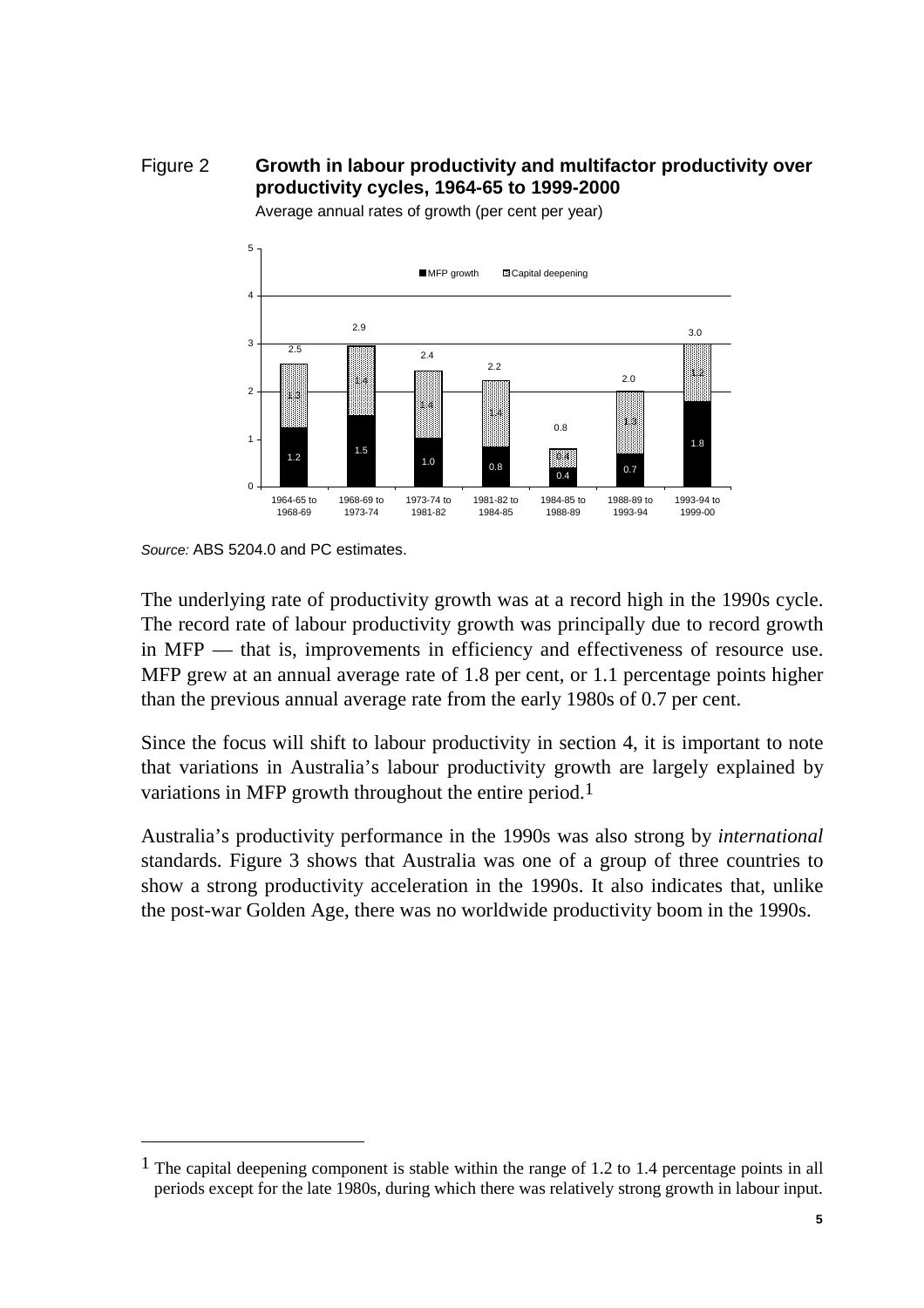## Figure 3 **Changes in trend multifactor productivity growth in the 1990s in OECD countries**a



**a** Change in average annual rate of productivity growth from 1980-89 to 1990-99. *Source:* OECD 2001a.

Figure 4 presents MFP growth rates in industry sectors over the past two productivity cycles.

In the first cycle (1988-89 to 1993-94) the relatively strong productivity growth in the 'traditional' contributors to aggregate productivity growth — Agriculture, Mining, and Manufacturing — is evident. These traditional sectors were joined in the 1980s and early 1990s by two other strong performers — Communication services and Electricity, gas & water. Their improved performance stemmed from the major reform-induced efficiencies achieved in government enterprises, which have dominated production in these areas, as well as technological advances in some activities.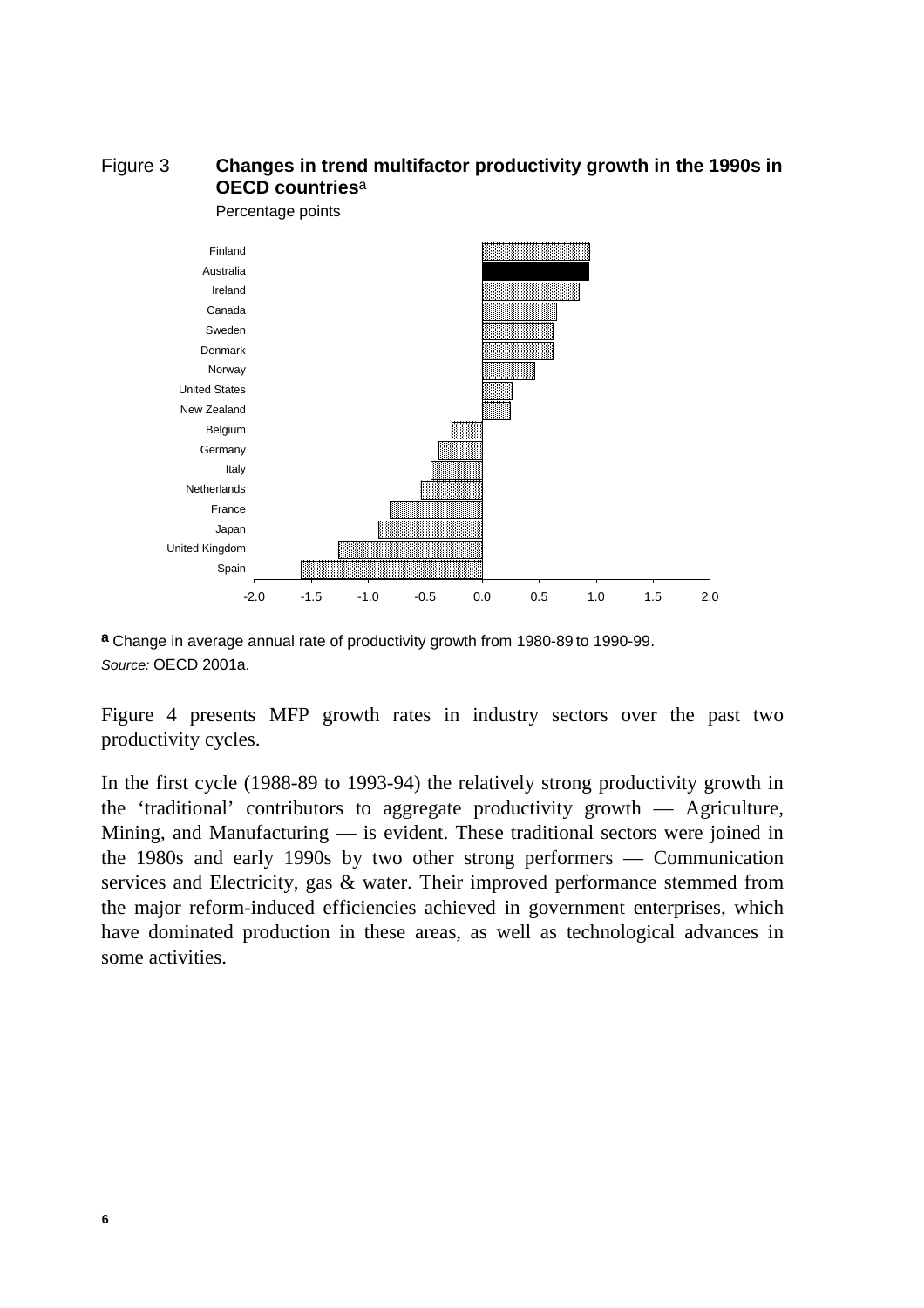Figure 4 **Industry annual average MFP growth over the last two productivity cycles, 1988-89 to 1993-94 and 1993-94 to 1999- 2000**



*Source:* PC estimates based on unpublished ABS data.

Whilst productivity growth remained relatively strong in these industry sectors in the 1990s cycle (except for Manufacturing), they all experienced a deceleration compared with the previous cycle. None made a contribution to the productivity surge from 1993-94. (However, some caution about the precision of industry estimates is appropriate.)

There was a new set of service industries that made the positive contribution to the 1990s productivity surge. The stand-out performer was Wholesale trade. Other service industries — for example, Construction and Finance & insurance — also increased their rate of productivity growth.

Part of the success of the new service industry contributors is linked to information and communications technologies (ICTs). However, the productivity gains are being derived from the smart use of ICTs in Australia and not from the manufacture of ICTs (Parham, Roberts and Sun 2001). (The US productivity acceleration has been attributed to production and use of ICTs.)

The links between ICT use and productivity are complex. ICTs are general-purpose or enabling technologies that provide a platform for other innovations. The big productivity gains do not always come directly from ICT use, but from being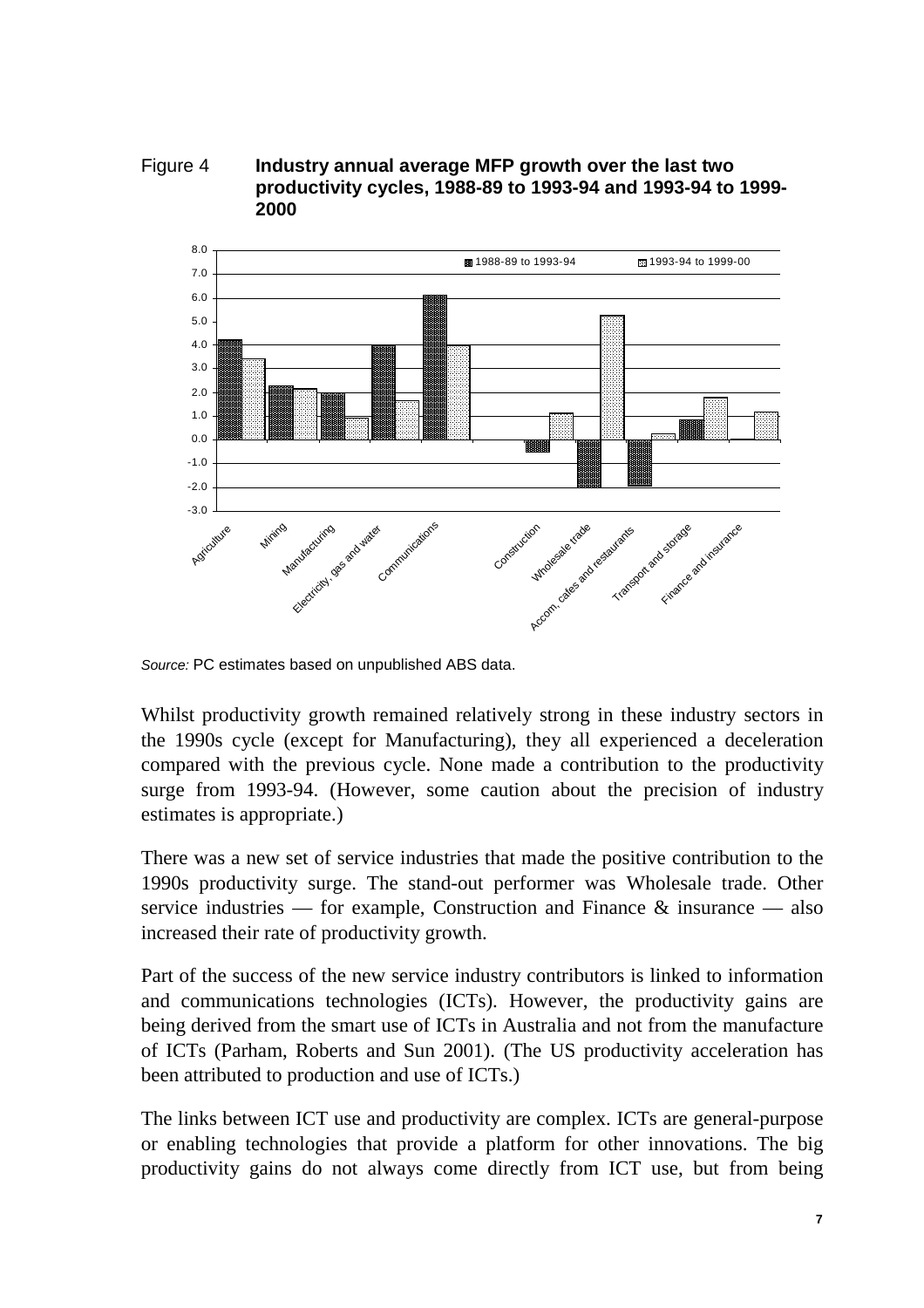combined with product innovation and process innovation, including restructured work arrangements (Parham, Roberts and Sun 2001; Bresnahan, Brynolfssen and Hitt 2001).

# **3 The drivers of the productivity surge**

How did this vastly improved productivity performance come to be?

As seen above, the effects of the early 1990s recession and the influence of a worldwide productivity boom can be ruled out as significant explanations. Australia's surge also predated the ICT-related productivity acceleration in the US, and was stronger and lasted longer (Parham, Roberts and Sun 2001).

The timing, strength and largely isolated nature of Australia's productivity surge point to the need for some peculiarly Australian explanations. Whilst there may be differences in degrees of emphasis, there is general agreement that microeconomic policy reforms have played a central role in Australia's productivity surge (see, for example, PC 1999, Bean 2000, Dowrick 2000, Forsyth 2000, OECD 2001b).

Turning to the question in the title of this paper, 'Are we enjoying a miracle?', I note two elements in the meaning of the term 'miracle' — first, that something remarkable has happened and, second, if the good outcome was not due to divine intervention, then there was at least a strong element of good fortune. Australia's productivity performance in the 1990s was certainly remarkable, both by historical and international standards. But, given that a central intention in introducing microeconomic reforms was to raise Australia's productivity growth, the good outcomes can be seen as 'predictable' more than 'fortuitous'.

Policy reforms were introduced in the 1980s and 1990s to redress the perhaps unintended consequences of earlier development and redistribution policies, which had locked in structural inefficiencies in the economy and had fostered resistance to change rather than a capacity to adapt to it<sup>2</sup> (PC 1999). Structural weaknesses meant that Australia's productivity performance and therefore growth in living standards were being held in check. Concern became acute in the 1980s when there was pessimism about the outlook for the terms of trade, strong competition from Asian

<sup>2</sup> Structural weaknesses included small scale production; diversion of resources from activities with the best long-term potential to add value; inward rather than export orientation; poor investment decisions and excess manning in economic infrastructure; poor work practices, labour relations and management; outdated or inappropriate technologies, combined with low innovation and skill development; and a production culture that resisted change and showed weak commitment to performance improvement (PC 1999).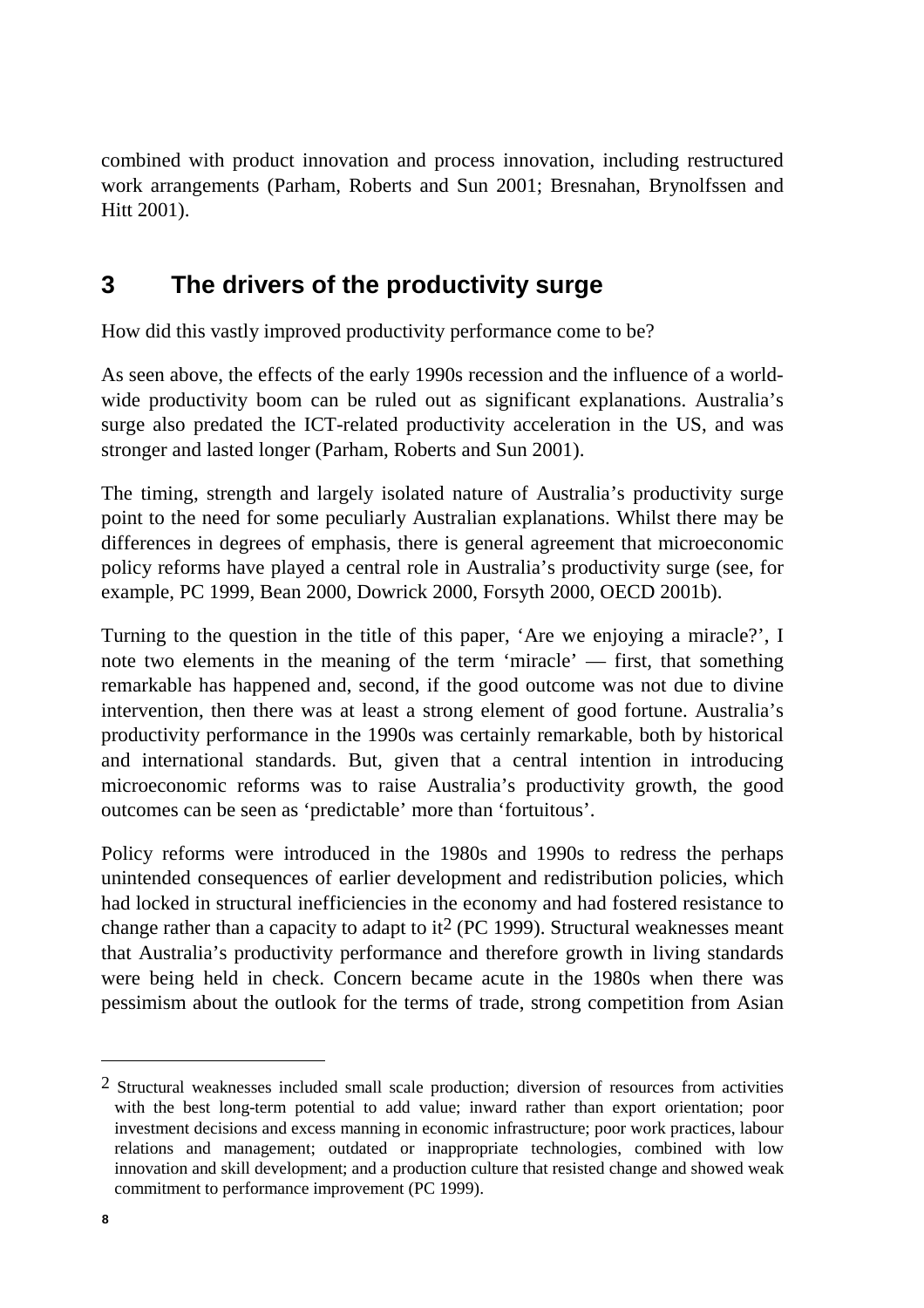manufactures strengthened and Australia slipped further in the international league table of per capita incomes (see section  $4$  below<sup>3</sup>).

The response was not to attempt to steer the economy in a particular nominated direction. Rather, the policy reform strategy was to improve Australia's productivity performance over the long term by:

- encouraging greater flexibility in the economy so that resources could be redirected (largely by changing market circumstances) to where they would be used most effectively;
- improving efficiency and international competitiveness in individual production activities; and
- fostering a more dynamic, entrepreneurial and innovative business culture.

Microeconomic reforms have promoted productivity growth in two main ways:

- by sharpening incentives to be more productive, principally by removing unnecessary barriers to competition and giving government business enterprises more autonomy and exposure to commercial disciplines; and
- by providing greater flexibility to adapt to change and to meet the rigours of competition by, for example, removing unnecessary regulatory restrictions and introducing institutional arrangements that allow greater scope for work arrangements to be negotiated according to the needs and circumstances of individual enterprises and the reward and development of their workforces.

Greater flexibility improves the ability of the economy to deal with adverse shocks and to take advantage of positive developments that emerge unforeseen or with perhaps unanticipated importance. Two developments, apart from the good productivity outcomes themselves, illustrate the strengths in the strategy adopted. First, the increased flexibility and resilience in the economy made it better able to thrive in the midst of the Asian financial crisis (Treasury 1999). Second, Australian businesses were quick by international standards — let alone our own historical standards — to take up new technologies in the 1990s in the form of information and communications technologies and put them to good productive use (Parham, Roberts and Sun 2001, Banks 2002).

The fundamental reform drivers — incentives and flexibility — are also the drivers of the new productivity frontier — the smart use of ICTs (OECD 2001a). The Australian economy became more focused on productivity and more flexible at just

<sup>3</sup> The international comparisons in section 4 cover OECD countries. The public discussions at the time noted that average incomes in a number of Asian countries were rising rapidly and were starting to overtake Australia.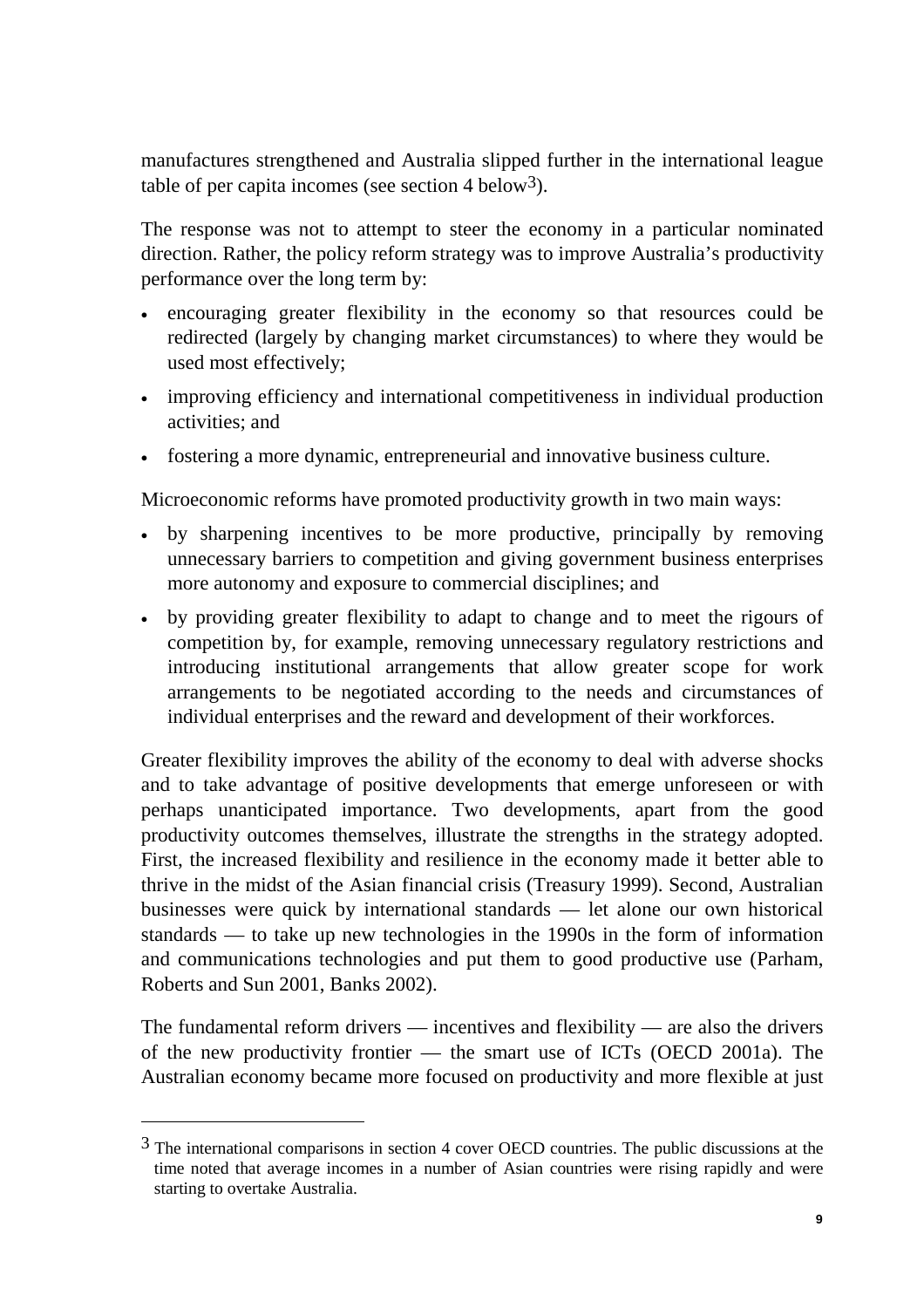the right time to take advantage of the advances in ICTs that came on stream in the second half of the 1990s. The Australian economy was able to catch this second ICT-related wave of productivity growth and did so with remarkably similar timing to the ICT boom in the US economy (Parham, Roberts and Sun 2001).

Given our history, it is unlikely that Australia would have been as quick on the uptake of ICTs, or as able to use them in as productivity-enhancing ways, had it not been for the sea-change that reforms brought.

The example of Australia's Wholesale trade illustrates the synergies between reform and the uptake and smart use of technology (Johnston et al 2000). Part of the sector's very strong productivity surge in the 1990s can be attributed to the use of ICTs — for example the use of bar-code and scanning technology and inventory management systems to transform wholesaling from a storage-based to a fast flowthrough operation. Part of the gains, however, are attributable to the reform of industrial relations processes that allowed greater flexibility through the introduction of split shifts and reduced the rigidity of job demarcations. It was the combination of ICTs and business transformation that generated the productivity gains. Furthermore, much of the reform-related impetus for change came from outside the sector. For example, the motor vehicle industry was looking for efficiencies all along the 'value chain', including in distribution, to meet the increased competition from cheaper imports entering under lower border protection. In other words, reforms were acting as underlying drivers and facilitators of productivity gains, which in some instances appeared from unexpected quarters.

# **4. Australia's productivity and prosperity in an international setting**

We now turn to an international perspective to address two questions. What does the productivity surge mean for prosperity? What scope for further strong productivity growth remains?

A simple relationship can be used to illustrate just how important productivity growth is to prosperity. For this purpose, productivity is measured as labour productivity.4 Prosperity is measured as per capita GDP — a measure subject to a

<sup>&</sup>lt;sup>4</sup> The coverage of the labour productivity measure differs in this section (economywide output and hours worked) from that used in section 2 (market sector output and hours worked). The market sector measures are generally considered to be more representative of productivity trends as they exclude activities (such as government administration and defence) for which output and productivity measures are poorly defined.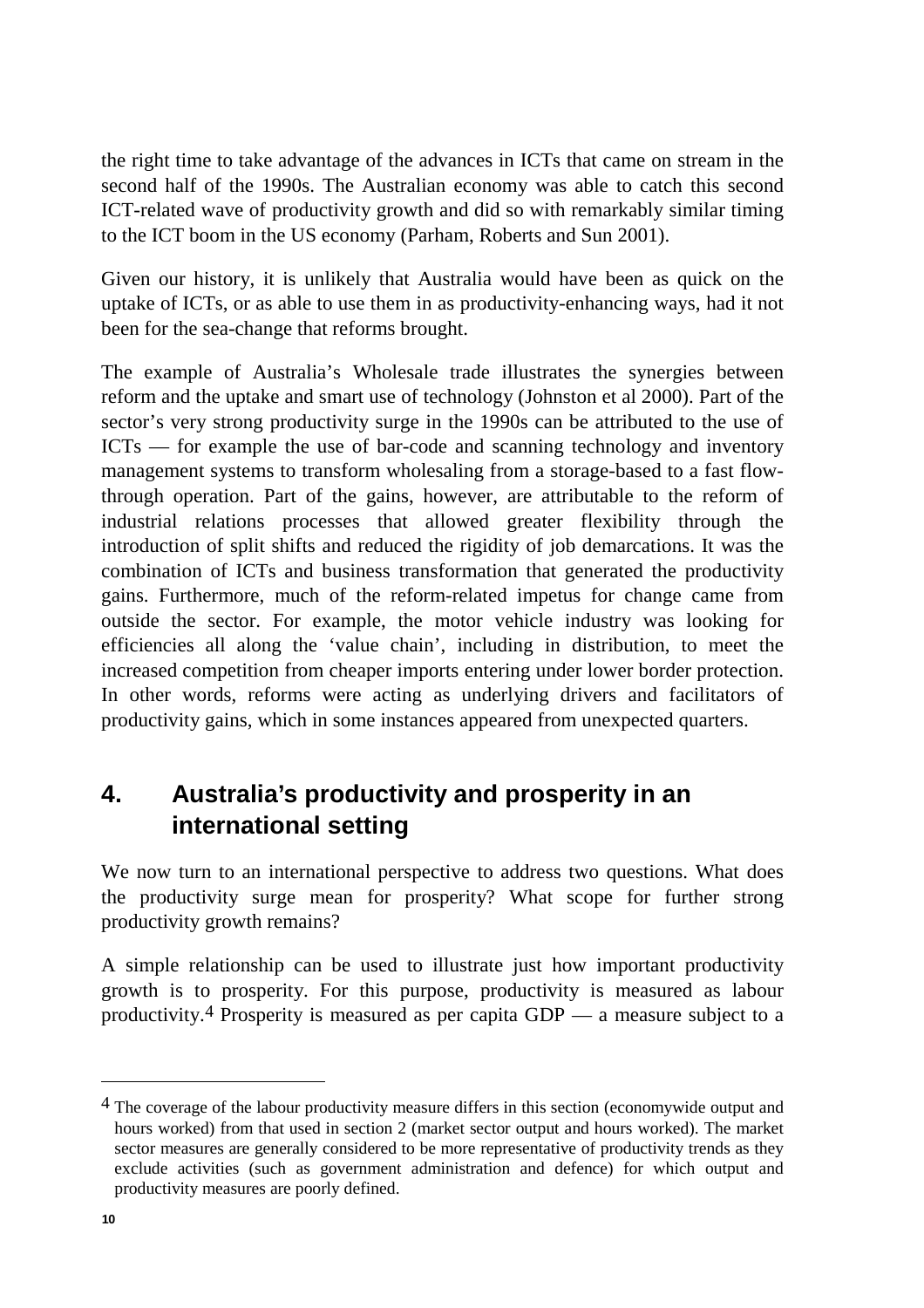number of well-known criticisms as a welfare indicator, but a meaningful and useful indicator nonetheless in what will be a broad historical and international sweep.

| <b>GDP</b>          | GDP<br>Hours worked         |   |                                               | <b>Employees</b>   |                     |     |
|---------------------|-----------------------------|---|-----------------------------------------------|--------------------|---------------------|-----|
| Persons             | Hours worked                | x | $\boldsymbol{\mathsf{x}}$<br><b>Employees</b> |                    | Persons             |     |
| Or, in other words, |                             |   |                                               |                    |                     |     |
| GDP per capita $=$  | Labour<br>X<br>productivity |   | Average hours<br>worked                       | $\pmb{\mathsf{X}}$ | Employment<br>ratio | (1) |
|                     |                             |   |                                               |                    |                     |     |
|                     |                             |   | Labour utilisation                            |                    |                     |     |

The last two terms on the right hand side are sometimes combined and referred to (at least by the OECD 2001a) as the rate of 'labour utilisation'. This measures the extent to which the population is actively engaged in employment activity — hours worked per head of population.

A database of comparable information on OECD countries is used to examine Australia's experience in terms of this relationship and to compare Australia with other countries. The dataset was assembled by the Groningen Growth and Development Centre at the University of Groningen in the Netherlands. It draws on OECD, national accounts and other sources. GDP estimates are converted to \$US at 1996 purchasing power parities. Data are available on 22 of the pre-1994 OECD member countries (Luxembourg and Iceland are not included).<sup>5</sup>

Table 1 uses equation (1), expressed in growth rate form, to illustrate the contributions of labour productivity growth and changes in labour utilisation to growth in per capita GDP in a number of OECD countries and groupings over the following periods:

- 1950-1960 and 1960-1973, during the Golden Age of strong post-war growth in output and productivity;
- 1973-1990, a period of generally slower growth; and

 $\overline{a}$ 

• 1990-2001, a period of varied productivity and growth performance across countries.

<sup>5</sup> The GGDC also collects data on other countries. However, the data on non-OECD countries tends to be less comprehensive.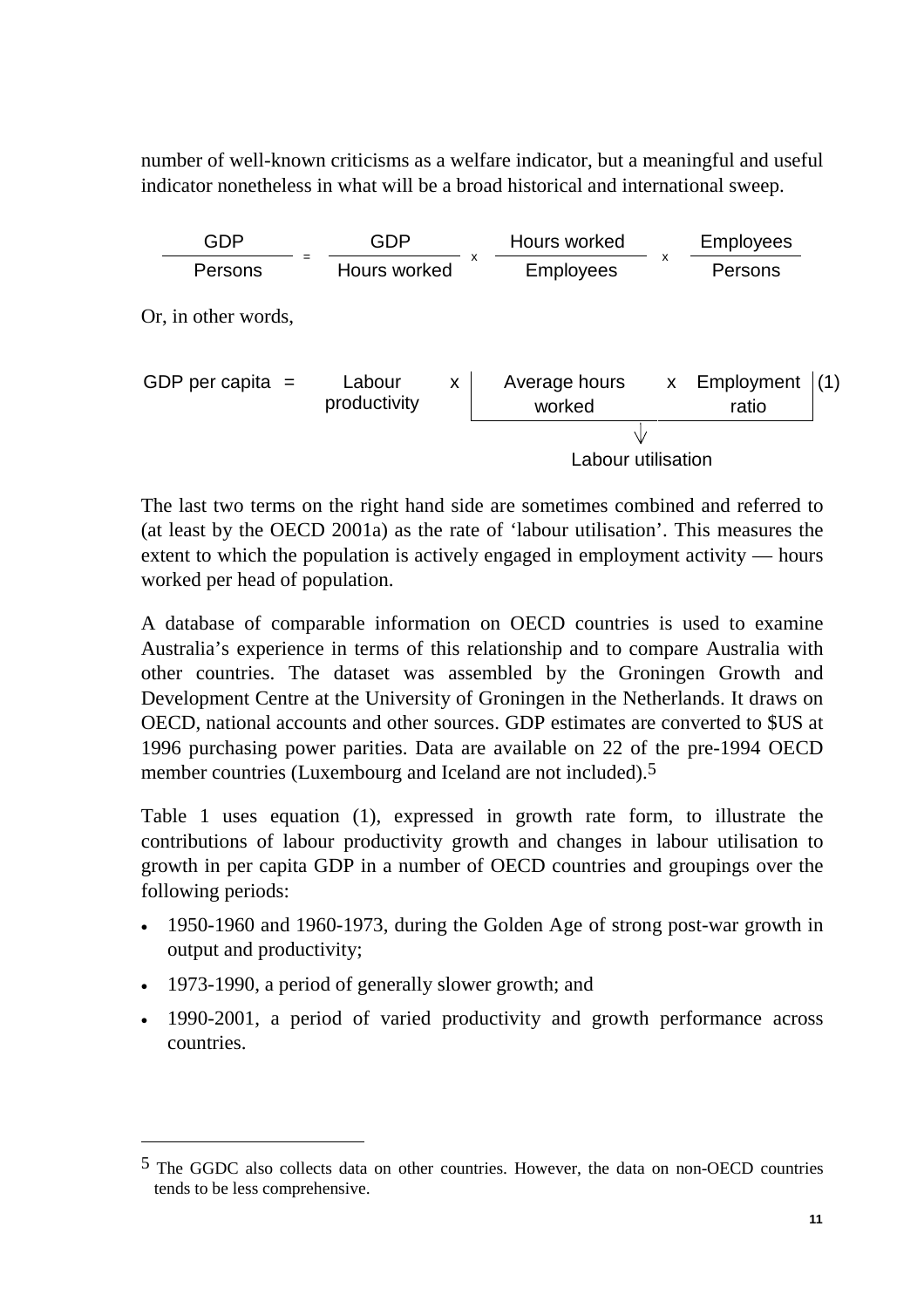|                       | 1950-60 | 1960-73 | 1973-90 | 1990-2001 |
|-----------------------|---------|---------|---------|-----------|
|                       |         |         |         |           |
| <b>USA</b>            |         |         |         |           |
| Average income        | 1.70    | 2.98    | 1.94    | 2.04      |
| Labour productivity   | 3.51    | 2.57    | 1.27    | 1.60      |
| Utilisation           | $-1.82$ | 0.41    | 0.67    | 0.44      |
| Japan                 |         |         |         |           |
| Average income        | 7.28    | 8.11    | 2.92    | 1.05      |
| Labour productivity   | 5.69    | 8.03    | 2.84    | 1.80      |
| <b>Utilisation</b>    | 1.57    | 0.08    | 0.08    | $-0.75$   |
| <b>Australia</b>      |         |         |         |           |
| Average income        | 1.68    | 2.80    | 1.70    | 2.53      |
| Labour productivity   | 2.74    | 2.38    | 1.50    | 2.30      |
| <b>Utilisation</b>    | $-1.06$ | 0.42    | 0.20    | 0.22      |
| <b>United Kingdom</b> |         |         |         |           |
| Average income        | 2.24    | 2.54    | 1.83    | 1.87      |
| Labour productivity   | 1.83    | 3.57    | 2.20    | 2.06      |
| Utilisation           | 0.42    | $-1.04$ | $-0.37$ | $-0.19$   |
| <b>Europe</b>         |         |         |         |           |
| Average income        | 3.91    | 3.77    | 1.74    | 1.12      |
| Labour productivity   | 4.10    | 5.00    | 2.38    | 1.74      |
| <b>Utilisation</b>    | $-0.19$ | $-1.23$ | $-0.64$ | $-0.62$   |
| <b>OECD</b>           |         |         |         |           |
| Average income        | 3.16    | 3.89    | 2.01    | 1.51      |
| Labour productivity   | 3.56    | 4.40    | 2.04    | 1.76      |
| <b>Utilisation</b>    | $-0.40$ | $-0.51$ | $-0.03$ | $-0.25$   |

#### Table 1 **Strong productivity growth in the 1990s pushed Australia's growth in average income to above the OECD average** Average annual rates of growth (per cent per year)

*Source:* Estimates derived from University of Groningen and The Conference Board, GGDC Total Economy Database, 2002; http://www.eco.rug.nl/ggdc, accessed 7 March 2002.

Growth rates in GDP per capita and GDP per hour worked are presented for all individual countries in appendix table A1.

Labour productivity growth made the major contribution to growth in average income in all countries, groupings and periods shown. Changes in labour utilisation were small, although it is of passing interest that utilisation declined in Europe, but (mostly) increased in Australia, USA and Japan. This is explained by the stronger declines in average hours in Europe and the stronger increases in the employment ratio in the other countries (table 2).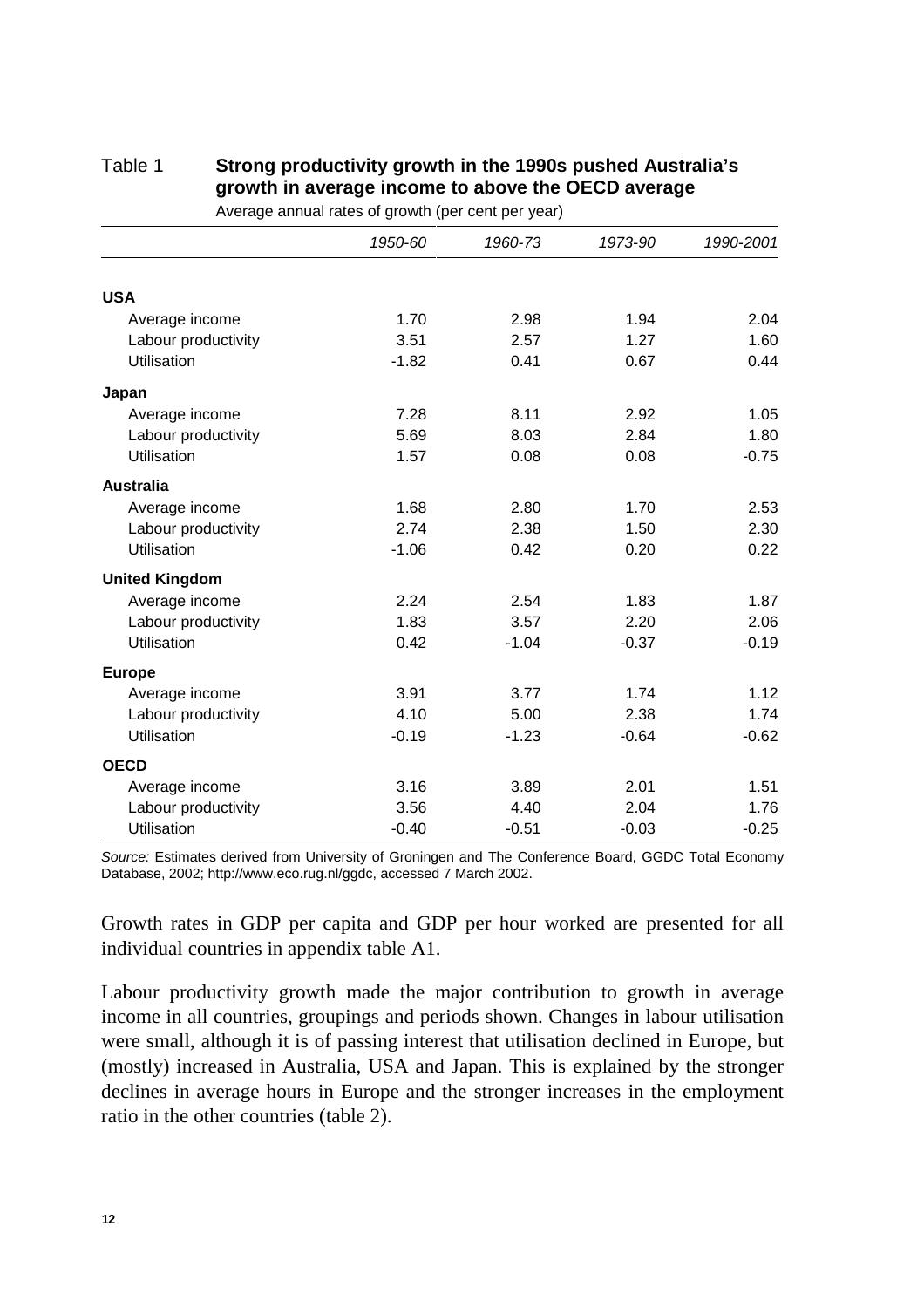|                         | 1950-60 | 1960-73 | 1973-90 | 1990-2001 |
|-------------------------|---------|---------|---------|-----------|
| <b>USA</b>              |         |         |         |           |
| Average hours           | $-0.96$ | $-0.34$ | $-0.20$ | 0.24      |
| Employment ratio        | $-0.86$ | 0.75    | 0.87    | 0.20      |
| Australia               |         |         |         |           |
| Average hours           | $-0.39$ | $-0.26$ | $-0.24$ | $-0.05$   |
| <b>Employment ratio</b> | $-0.67$ | 0.68    | 0.44    | 0.27      |
| <b>Europe</b>           |         |         |         |           |
| Average hours           | $-0.27$ | $-0.78$ | $-0.70$ | $-0.21$   |
| Employment ratio        | 0.08    | $-0.45$ | 0.05    | $-0.41$   |
| <b>OECD</b>             |         |         |         |           |
| Average hours           | $-0.35$ | $-0.56$ | $-0.41$ | $-0.14$   |
| <b>Employment ratio</b> | $-0.05$ | 0.04    | 0.39    | $-0.12$   |

## Table 2 **Australia's increase in labour utilisation has been due to increases in the employment ratio**

Average annual rates of growth (per cent per year)

*Source:* As for table 1.

 $\overline{a}$ 

Figure 5 displays the contributions of labour productivity and utilisation to average income growth over the 1973-1990 and the 1990-2001 periods in Australia, the USA, Europe and the OECD.<sup>6</sup> The rate of growth in labour utilisation (horizontal axis) plus the rate of labour productivity growth (vertical axis) equals the rate of growth in per capita GDP (indicated at 0.5 percentage point increments by the gradations in shading).

<sup>6</sup> Figure 5 is an adaptation of a similar type of figure presented in McGuckin and van Ark (2002).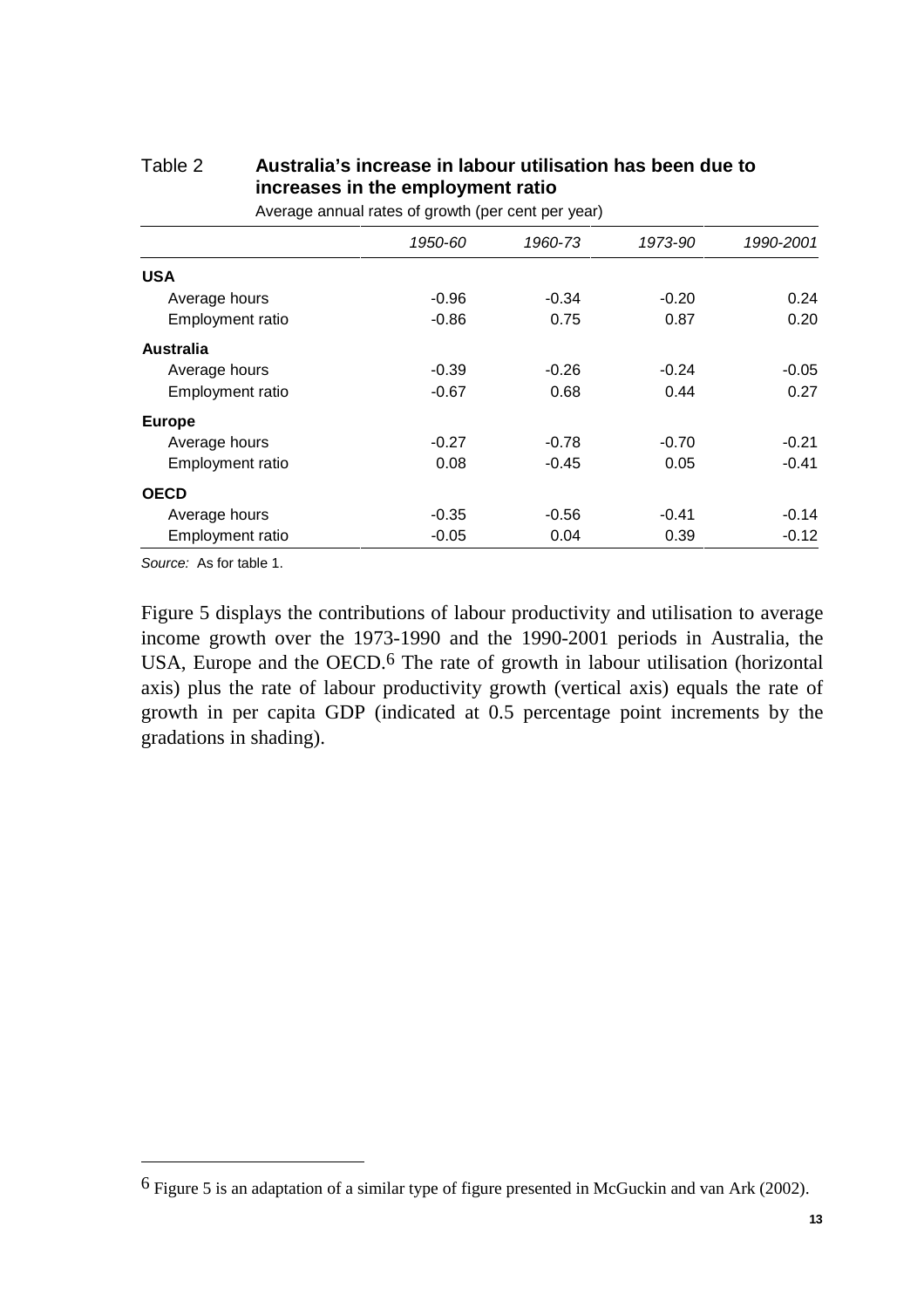## Figure 5 **The 1990s productivity surge gives Australia comparatively strong growth in average income**

![](_page_13_Figure_1.jpeg)

*Source:* As for table 1

The key message from table 1 and figure 5, as will now be explained, is that the 1990s brought a major turnaround in growth in Australia's prosperity. The surge in productivity growth meant Australia became a strong performer in both historical and international senses.

Australia's growth in average income was below the OECD average over the three intervals shown between 1950 and 1990 in table 1. Changes in utilisation were working in Australia's favour — as previously noted, increasing in Australia, but decreasing in the OECD generally. Productivity growth below the OECD average was the overwhelming reason for Australia's slower growth in average income.

This changed in the 1990s, when Australia outperformed the OECD average in both income and productivity growth (table 1 and figure 5). Growth rates increased in Australia, while they declined in the OECD as a whole. Australia was also ahead of a much-noted improver — the USA — which had a deceleration in labour utilisation to offset some of its productivity acceleration.

Increased productivity growth — 0.8 of a percentage point on these measures and periods — explained the bulk (about 96 per cent) of the acceleration in Australia's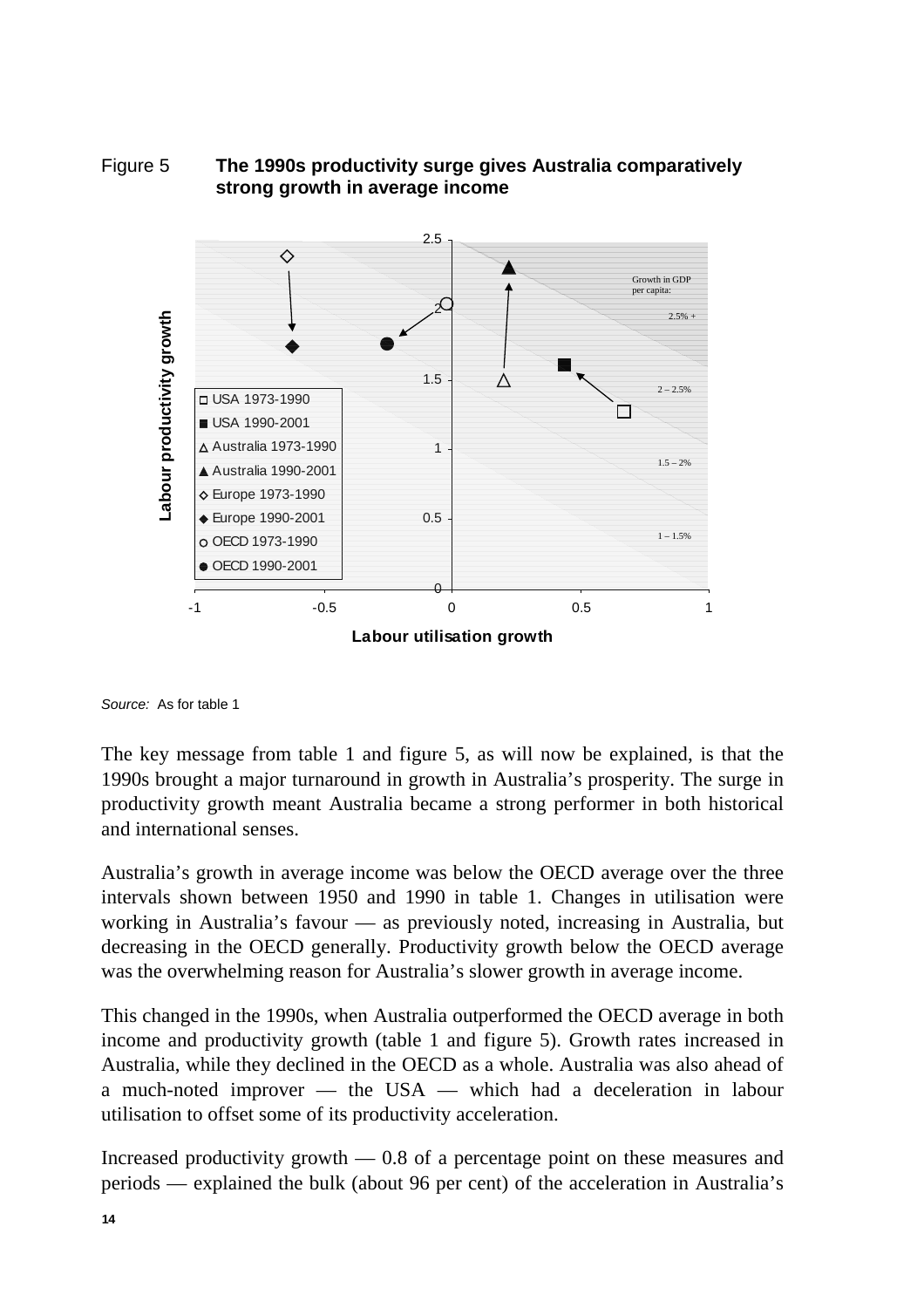average income growth. Increased labour utilisation contributed only 0.02 of a percentage point; but Australia's ability to maintain its growth in labour utilisation in the 1990s meant that the productivity surge translated fully into average income growth.

These results confirm the conclusion of earlier work by Parham et al (2000), who used an extension of the approach used here to relate growth in domestic income per head to growth in market sector productivity. We found that:

- since the mid-1960s, MFP growth has accounted for about half of the growth in gross domestic income7 per head of population;
- increased MFP growth accounted for over 90 per cent of the acceleration in average income growth from 1.4 per cent a year (from the late 1970s to the end of the 1980s) to 2.5 per cent a year in the 1990s.

## **Levels and remaining gaps**

 $\overline{a}$ 

Each of the components — labour productivity and the sub-components of labour utilisation — are now examined more closely from the international perspective to see where Australia's opportunities for generating future prosperity might lie.

Table 3 presents information on Australia's comparative *levels* in each of the variables of interest — Australia's ranking among the 22 OECD countries and Australia's level of performance as a percentage of the US level. Further details for individual OECD countries on levels, rankings and comparisons against the US in 2001 are presented in appendix table A2.

Table 3 reveals that Australia's ranking on level of GDP per capita slipped from 5 in 1950 to 15 in 1990. However, the relatively strong growth in average incomes in the 1990s raised Australia's ranking to 7 by 2001. In 2001, Australia's level of GDP per head had recovered to its very long-term relativity of around 78 per cent of the US level, after slipping to 74 per cent in 1990.

However, Australia's ranking on average income owes a lot to a relatively high level of labour utilisation. Australians have relatively high average incomes because a relatively high proportion of the population is employed (equivalent to 98 per cent of the US level and a rank of 10 among the OECD group) and those employed work relatively long hours (96 per cent of the US level and rank 6).

Relatively high labour utilisation lifts up Australia's relatively weak productivity performance. The volume of output generated in Australia per hour worked comes

<sup>7</sup> Gross domestic income is GDP adjusted for changes in the terms of trade.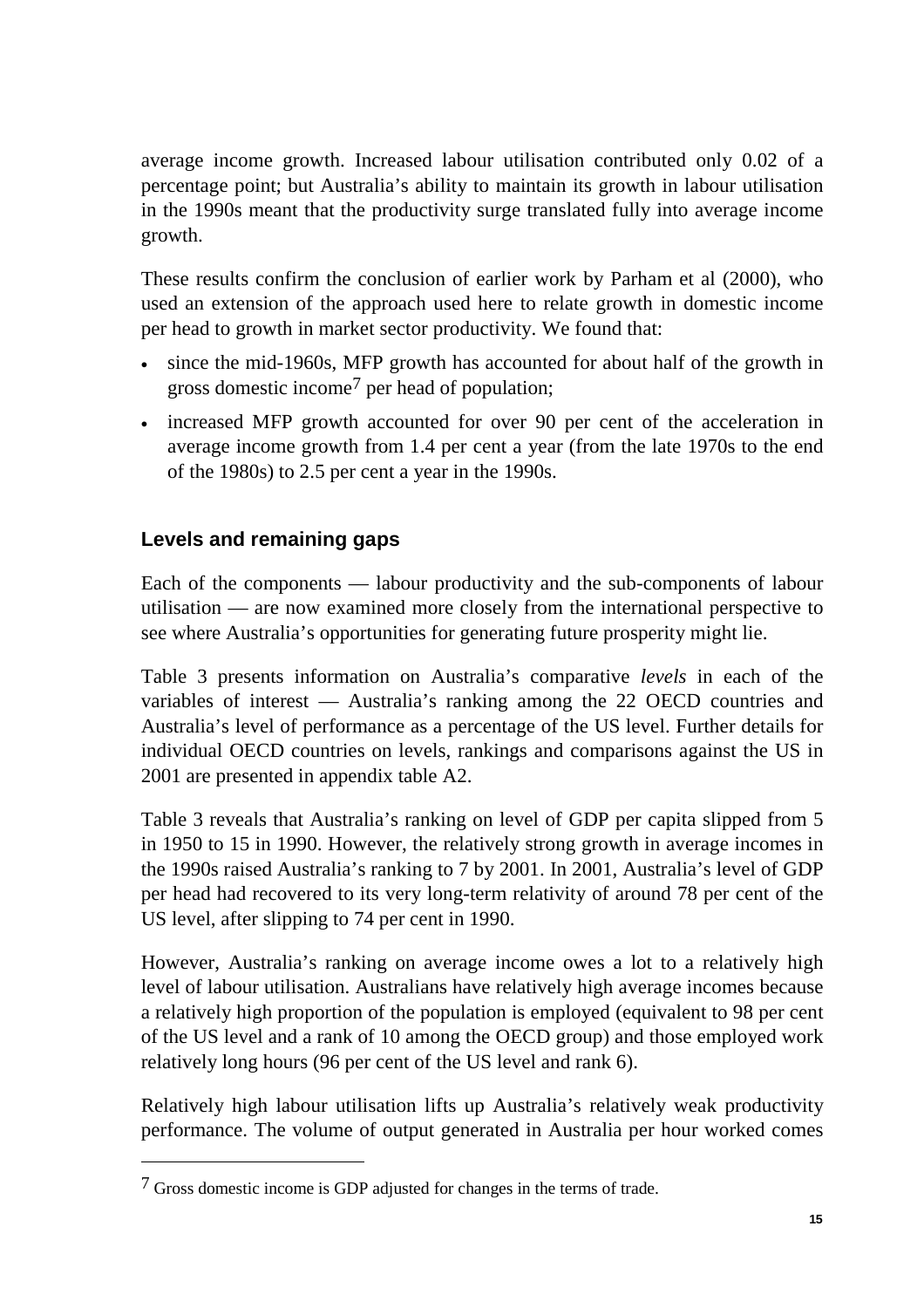in at 83 per cent of the US level and ranks 14 among OECD countries. *Despite strong productivity growth in the 1990s, Australia still has a sizeable productivity gap with other countries.*

|                           | ັ    |                |                |                |                |
|---------------------------|------|----------------|----------------|----------------|----------------|
|                           | 1950 | 1960           | 1973           | 1990           | 2001           |
| GDP per capita            |      |                |                |                |                |
| Australia's rank          | 5    | $\overline{7}$ | 9              | 15             | $\overline{7}$ |
| % of US level             | 78   | 78             | 77             | 74             | 78             |
| GDP per hour              |      |                |                |                |                |
| Australia's rank          | 4    | 5              | 10             | 15             | 14             |
| % of US level             | 81   | 75             | 74             | 77             | 83             |
| <b>Labour utilisation</b> |      |                |                |                |                |
| Australia's rank          | 16   | 17             | $\overline{7}$ | $\overline{7}$ | 5              |
| % of US level             | 96   | 104            | 104            | 96             | 94             |
| Average hours worked      |      |                |                |                |                |
| Australia's rank          | 19   | 18             | 13             | 8              | 6              |
| % of US level             | 93   | 99             | 100            | 99             | 96             |
| <b>Employment ratio</b>   |      |                |                |                |                |
| Australia's rank          | 12   | 15             | 8              | 12             | 10             |
| % of US level             | 103  | 105            | 104            | 97             | 98             |

## Table 3 **Australia has more of a productivity gap than a labour utilisation gap**

*Source:* As for table 1.

Whilst Australia has this sizeable productivity gap, is it realistic to suggest that we can close it further? After all, a productivity gap may reflect differences in resource endowments, industry mixes, geography and even climate that do not signal a productivity 'problem'.

Figure 6 suggests that there is scope for Australia to close the productivity gap with other countries, so long as it can do what other countries have done. The figure shows productivity levels in the USA, Australia and 20 other OECD countries in 1950, 1960, 1973, 1990 and 2001. (Some observations are offset from the reference year on the chart to avoid over-writing).

The figure elaborates on the message provided in table 3. In 1950, Australia's productivity level was relatively high. In the ensuing decades, many other countries started to catch up on the productivity leader, the US, and in some cases overtook it. Many countries also overtook Australia, which slipped further behind the US in the 1950s and then merely maintained its relativity with the US until 1990.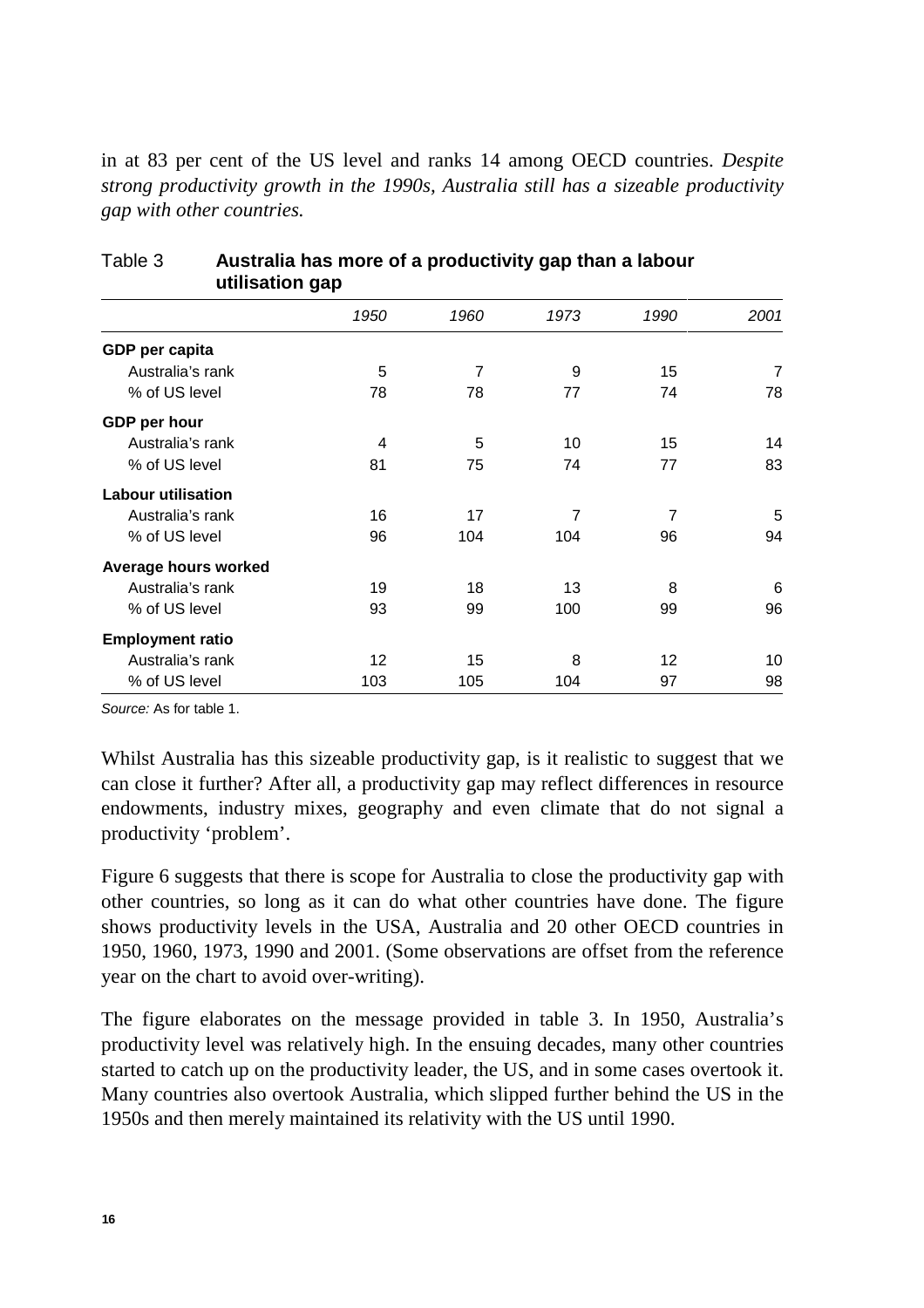![](_page_16_Figure_0.jpeg)

Figure 6 **Australia only started productivity catch-up in the 1990s** Labour productivity levels (\$)

*Source:* As for table 1.

Incidentally, the catch-up phenomenon brought an increasing measure of convergence in productivity levels across countries up until 1990, but convergence came to a standstill in the 1990s. The convergence in productivity levels across countries is indicated in table 4 by the lower variation across countries in productivity levels and the encroachment of the OECD average on the US level as the point of reference moves from 1950 through to 1990. The table also shows that convergence stalled in the 1990s, as US productivity accelerated relative to most other countries (Australia being one notable exception). Convergence actually broke down in the second half of the 1990s, when the US productivity acceleration was strongest (OECD 2001a, McGuckin and van Ark 2002).

## Table 4 **International convergence on US productivity levels stalled in the 1990s**

OECD countries' GDP per hour worked**a,b**

|                               | 1950 | 1960 | 1973 | 1990 | 2001 |
|-------------------------------|------|------|------|------|------|
|                               |      |      |      |      |      |
| Coefficient of variation (%)  | 49   | 44   | 29   | 24   | 24   |
| OECD average as % of US level | 59   | 59   | 75   | 85   | 86   |

**a** The former East Germany is included from 1990. **b** The sample of countries includes Turkey which, it could be argued, is not sufficiently developed to qualify for 'conditional convergence', However, the same general pattern is evident when Turkey is excluded from the sample.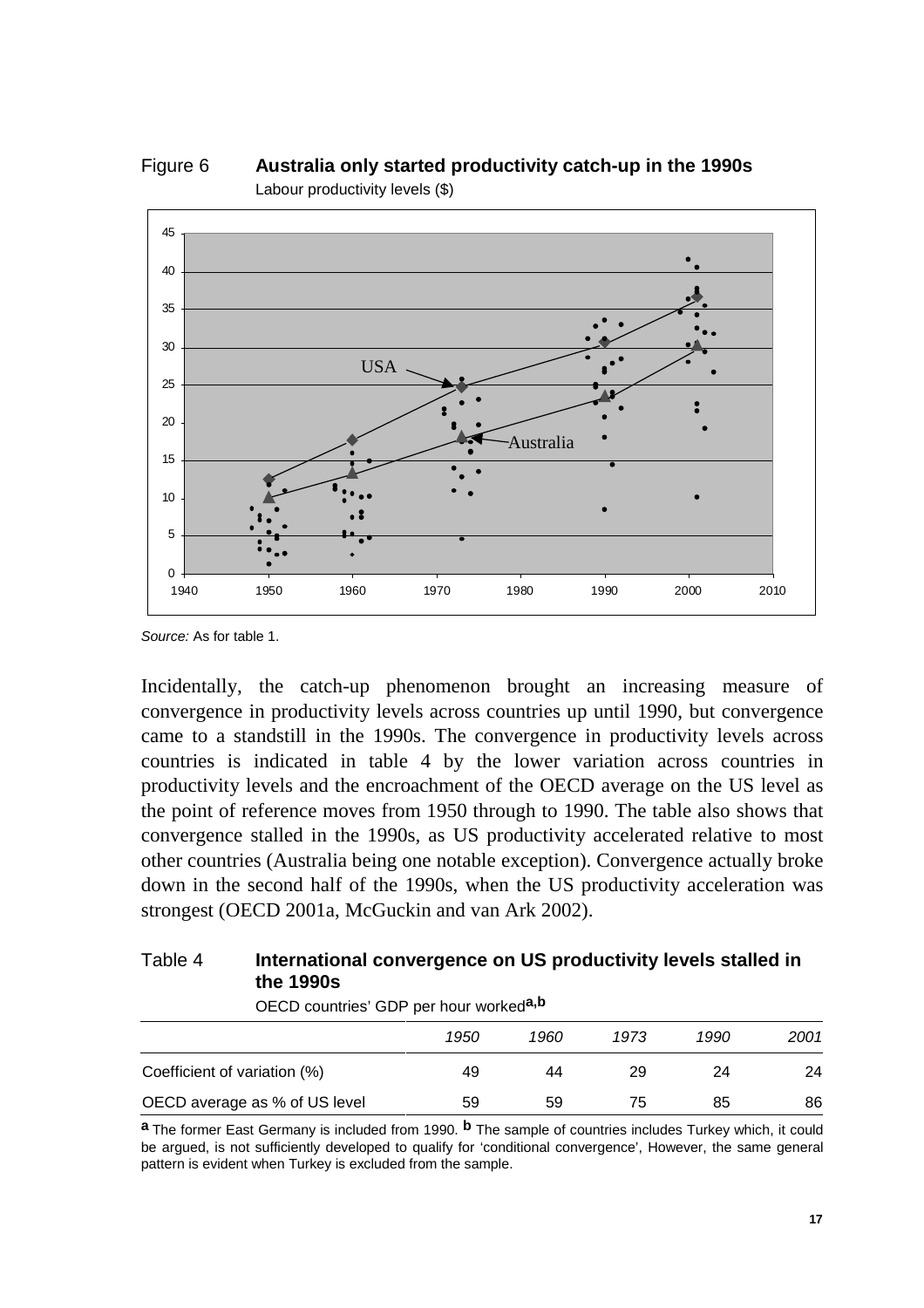The key point for this paper is that, whereas other countries engaged in catch-up through the Golden Age and the slowdown periods, Australia only started to catch up on the US during the 1990s. If other countries' experience in earlier decades is any guide, it is possible for Australia to close the gap further. Certainly, there is no basis for complacency after the 1990s productivity surge.

# **5 The productivity outlook**

A further aspect to the question 'Are we enjoying a miracle?' is whether we will continue to chalk up strong productivity growth.

There was a downturn in the last available annual productivity estimate for 2000-01, after the peak in 1999-2000. But I think this will be revealed in years to come as a short-term blip. Very recent data suggest that the economy is strengthening again.

I am quite optimistic about the productivity outlook. I am certainly more optimistic than those who consider that the microeconomic reforms have delivered all the (static) gains that they are going to deliver; and that Australia is precluded from ICT-based gains because of the lack of a sizeable ICT manufacturing industry (see, for example, AiG 2000).

As set out in this paper:

- Reforms have fostered more dynamism and entrepreneurial vigour that encourage continuous and never-ending searches for further productivity improvements.
- The earlier experience of other countries suggests that there is further scope for Australia to redress the decades of languishing, even after a very strong improvement in the 1990s.
- There is scope for further ICT-related (second-wave) productivity gains based on the *use* of ICTs. With relatively high ICT use and a more flexible operating environment, Australia is better placed than many other countries to keep pace with the new US productivity acceleration, which has been associated with both the production and use of ICTs. There can be further diffusion and further product and process innovation based on the ICT platform. Australia is also well placed to gain from any e-commerce gains that may now start to come on stream (Parham, Roberts and Sun 2001).

The international perspective presented in this paper suggests that the priority for further raising Australia's prosperity should be with productivity. That is where the greatest scope for closing gaps with other countries lies. On the other path to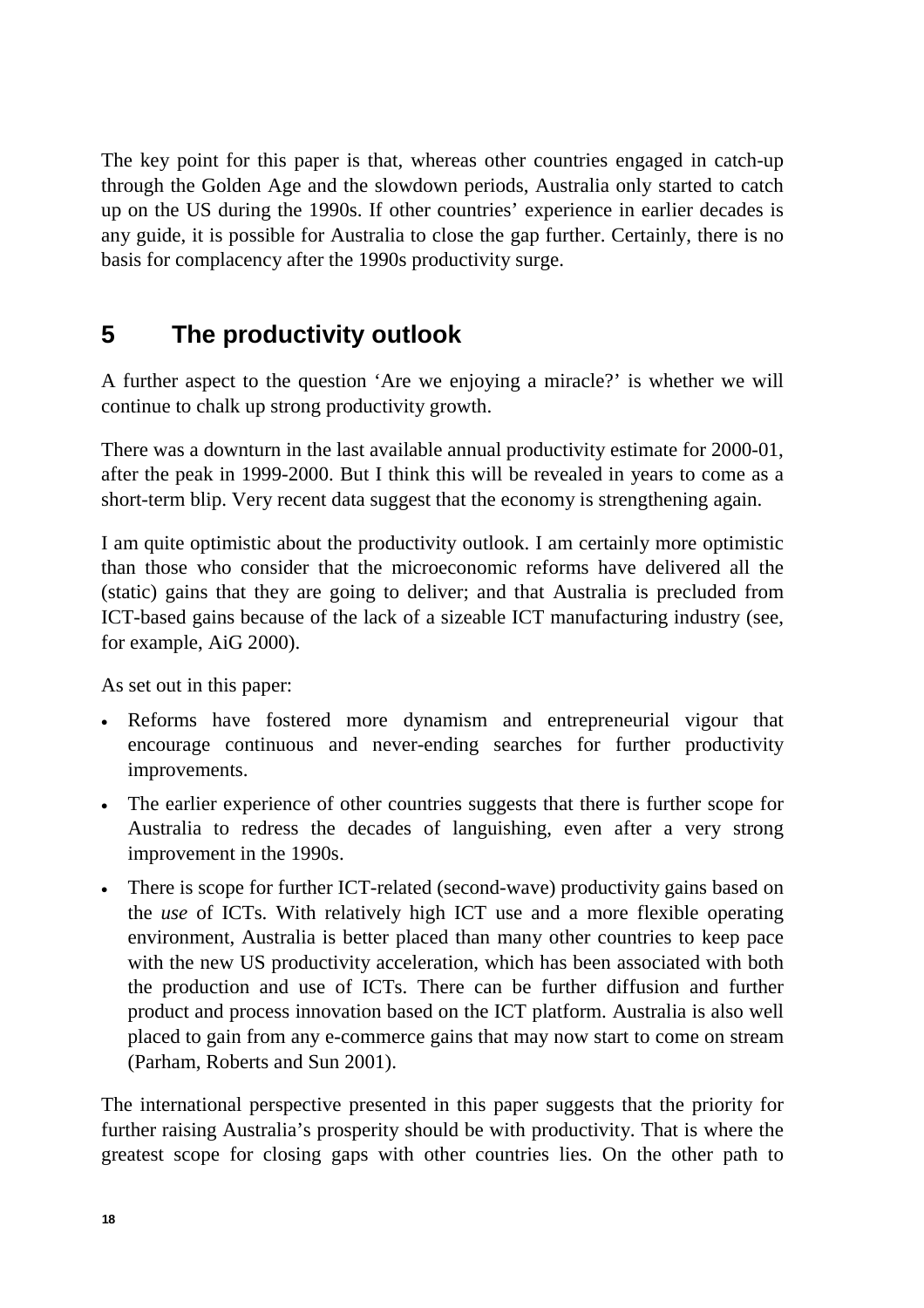prosperity — higher labour utilisation — Australia is already toward the front of the international pack.

Certainly, further reductions in unemployment should remain a priority.8 Having a job is a crucial element of opportunity in society and sharing in prosperity. But, aside from increases in employment, increases in utilisation may come at a high cost or be difficult to achieve. Longer working hours would come at what many consider to be a high cost in terms of loss of enjoyment of leisure. (Average hours worked can also be affected by the mix of full- and part-time work). And, as the population ages and a greater proportion shifts into retirement, there will be downward pressure on the employment ratio (unless there are counteracting shifts in fertility and migration).

Concerns are sometimes raised that a focus on productivity will have adverse employment and distributional consequences and will put particular adjustment burdens on some. These factors need careful consideration and it needs to be remembered that welfare and living standards, and not productivity, are the end game. Nevertheless, some aspects of these concerns can be overstated.

There is still something of a myth that productivity growth is incompatible with employment growth. This can be true at the micro level. For example, there has been labour shedding associated with productivity growth in government business enterprises. But productivity growth does not have to mean fewer jobs in aggregate (IC 1997). If anything, the relationship between productivity and aggregate employment is positive. For example, employment growth coexisted in the 1990s with record productivity growth.<sup>9</sup>

The 1990s strong productivity and income gains brought some adverse distributional effects, but they did not loom as large as many may have thought. (Distributional issues are considered in depth in other papers presented at this conference). Importantly, our research has shown that profits, real wages and employment all grew at the same time, with a more competitive environment ensuring that productivity gains were largely passed on in lower prices, rather than retained in excessive profits or nominal wage growth. Certainly, there were some large, visible increases in remuneration of chief executives and some finance and IT professionals. But this has not translated into shifts in earnings relativities at large.

 $8$  Reductions in unemployment may reduce productivity growth from what it might otherwise be if, as is likely, workers with relatively low marginal products are drawn into the workforce. This would make for a more complicated assessment of net welfare effects.

<sup>9</sup> Nevertheless, the fact that productivity-enhancing developments (policy-induced and otherwise) can affect employment opportunities in particular occupations, industries and regions does raise the spectre of adjustment costs. For a discussion of adjustment issues, see PC 2001.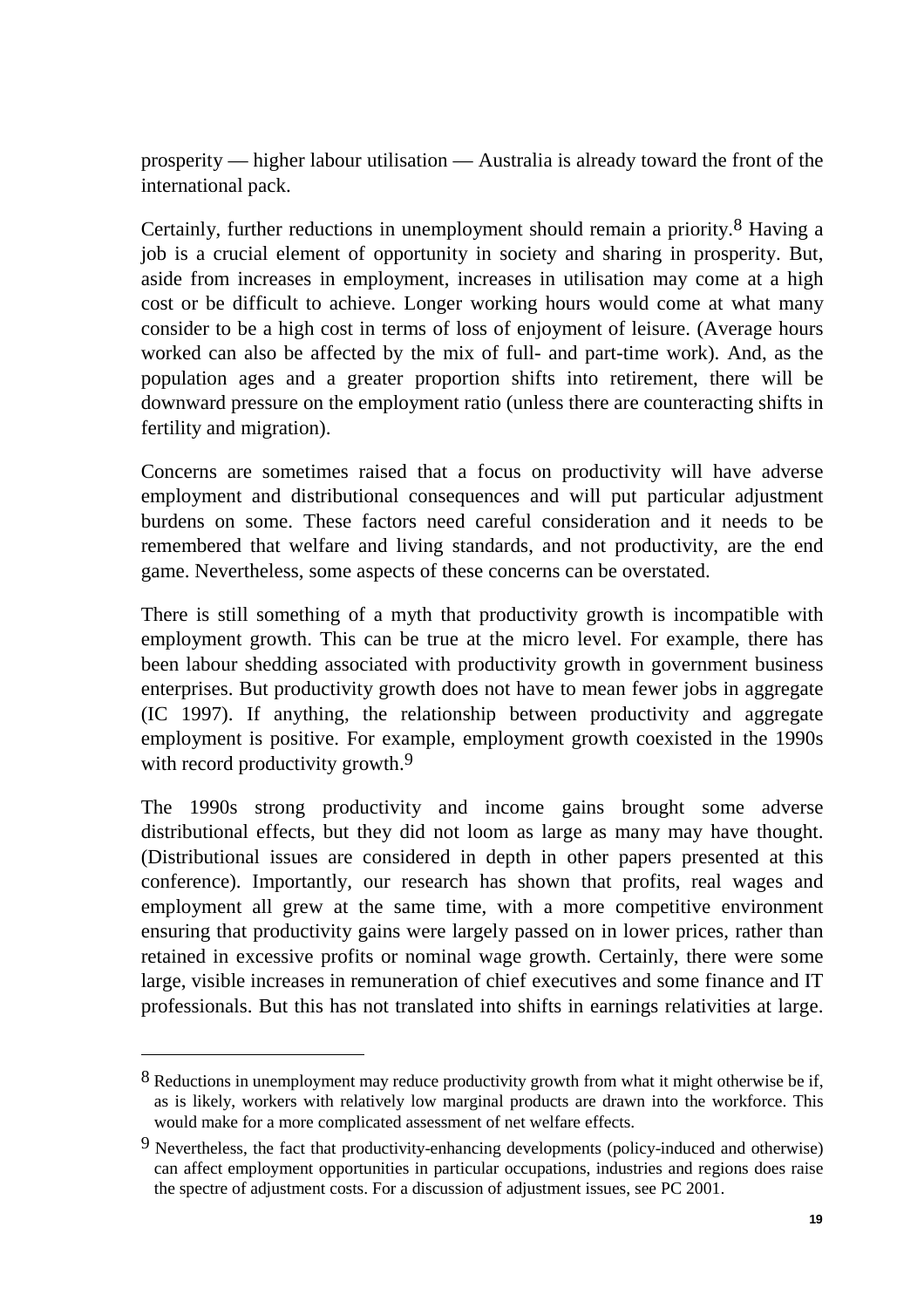Adverse movements in the distribution of 1990s earnings were continuations of 1980s trends and seem to have been counteracted to a large extent in terms of disposable personal and household incomes by government social policies (box 1).

## Box 1 **Distribution of the 1990s gains**

The distribution of income, and not just the growth in average income, is important in terms of opportunity and sharing in prosperity. Parham et al (2000) examined some distributional elements associated with the productivity and income gains of the 1990s. We found that:

- the increased income associated with the productivity surge was distributed evenly between labour and capital at the aggregate level;
	- labour and capital shares in economywide income remained stable throughout the 1990s;
- the strong productivity growth enabled a simultaneous increased in profits, real wages and employment;
	- the rate of employment in the working-age population (15 years and over) returned to near record levels;
- more of the productivity gains at the industry level were passed on in the form of lower prices in the 1990s;
	- this is consistent with stronger competition in the 1990s, which not only encouraged productivity growth but also benefited consumers.

A review of other research for that paper suggested that, notwithstanding the even distribution between labour and capital, the distribution of earnings among individuals became more unequal in the 1990s. However, the increase was a continuation of the growth in earnings inequality during the 1980s, rather than a step up in the 1990s. Payments to skilled workers increased (from around 37 per cent of total payments in the mid-1980s to around 42.5 per cent in the late 1990s), at least partly associated with an ICT-related technological bias toward skilled labour.

Whilst there has been a shift in the distribution of earnings toward skilled workers, the shift has occurred principally through increases in the relative numbers of skilled workers, rather the increases in the relative wages of skilled workers. Certainly, there have been some much more rapid remuneration increases for CEOs and finance, communications and IT professionals. But they apparently have not been on sufficiently broad scale to show up in wage premiums for broadly-defined skill-group.

On the other hand, it appears that the tax and transfer system had been reasonably effective in counteracting any biases, leaving a much less marked impact on the distribution of disposable income amongst individuals and households. Just how effective is a little unclear. ABS published figures tend to suggest there has been little change in inequality, whereas NATSEM research (especially more recent papers, such as Harding and Greenwell 2001) is now more equivocal.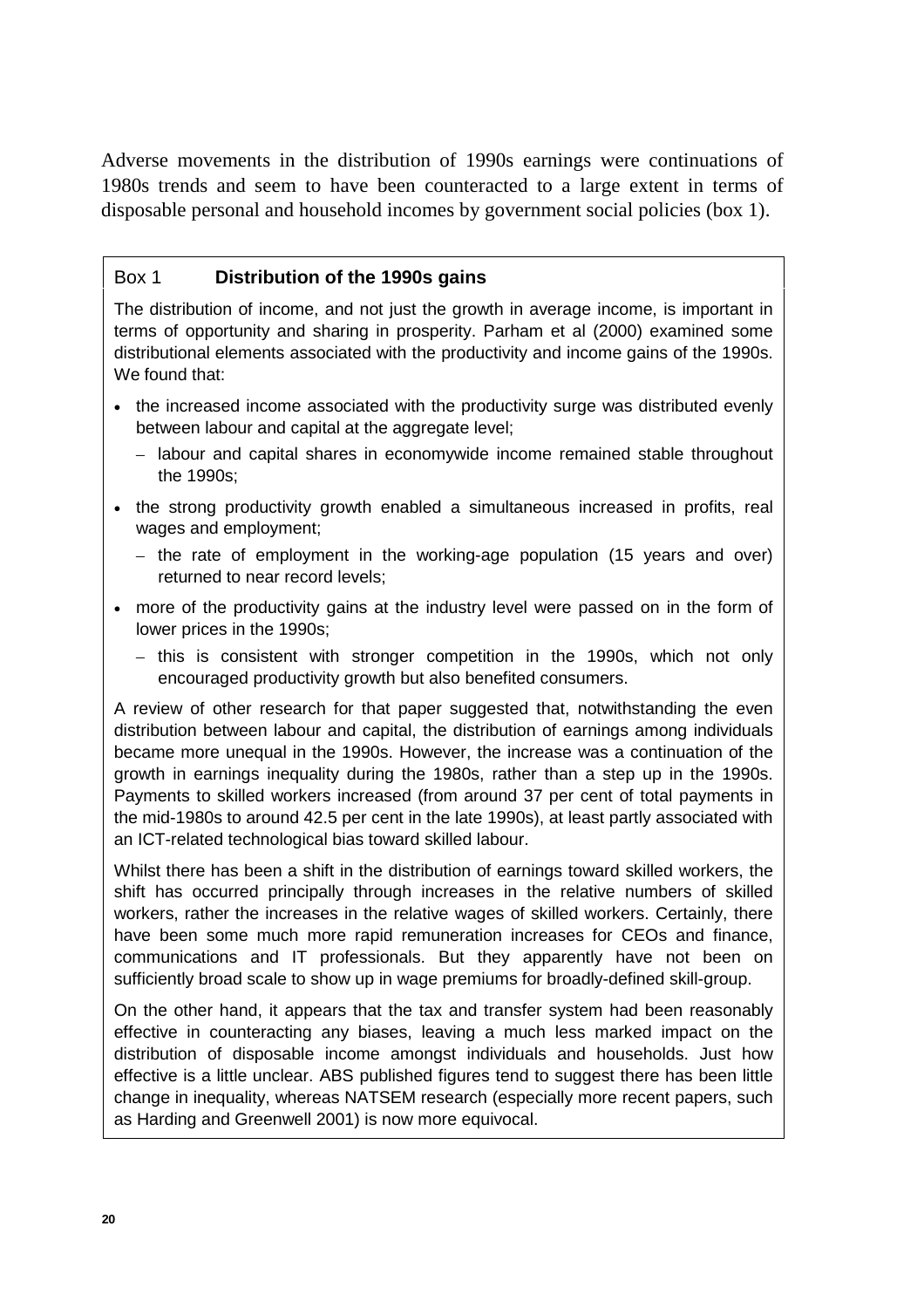In closing, it is worth emphasising that Australia did not get the benefits of strong productivity growth by virtue of a miracle. It came from a policy commitment to reinvigorate productivity and income growth in the Australian economy. The continuation of the commitment to incentives and flexibility will see Australia catch up further on the ground lost over earlier decades and keep up on the second ICTrelated wave.

As Banks (2002) noted, labour reforms will remain of central importance. As Australia completes the catch-up process, innovation will be more important to our continuing progress. This will depend on the qualities and attitudes of Australian managers and workforces, which in turn largely depend on the effectiveness of our education and training systems.

Productivity growth is not everything. But it is difficult to provide substantial improvement in opportunity and prosperity without it. In promoting continued strong productivity growth, we cannot ask for miracles.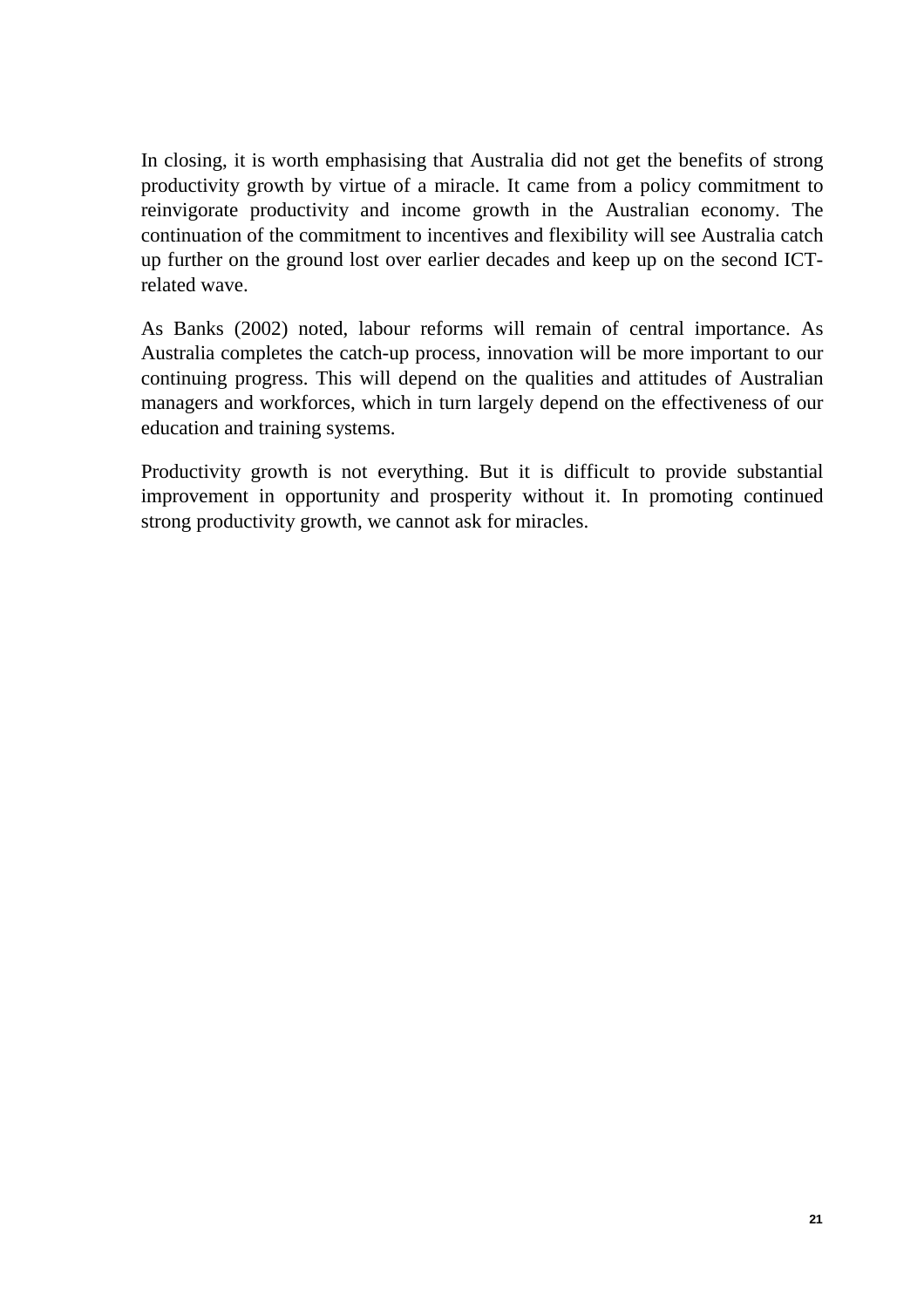# **Appendix tables**

## Table A1 **Growth in average income and labour productivity in OECD countries**

|                              | GDP per capita |         |           | GDP per hour worked |         |           |  |
|------------------------------|----------------|---------|-----------|---------------------|---------|-----------|--|
|                              | 1950-73        | 1973-90 | 1990-2001 | 1950-73             | 1973-90 | 1990-2001 |  |
| <b>North America/Pacific</b> |                |         |           |                     |         |           |  |
| <b>USA</b>                   | 2.42           | 1.94    | 2.04      | 2.98                | 1.27    | 1.60      |  |
| Japan                        | 7.75           | 2.92    | 1.05      | 7.01                | 2.84    | 1.80      |  |
| Canada                       | 2.70           | 1.84    | 1.16      | 2.82                | 1.07    | 1.08      |  |
| Australia                    | 2.31           | 1.70    | 2.53      | 2.54                | 1.50    | 2.30      |  |
| New Zealand                  | 1.71           | 0.59    | 1.40      | na                  | na      | 0.78      |  |
| <b>Europe</b>                |                |         |           |                     |         |           |  |
| Germanya                     | 4.59           | 1.57    | 1.19      | 5.43                | 2.29    | 2.22      |  |
| France                       | 3.97           | 1.89    | 1.33      | 4.98                | 3.06    | 1.19      |  |
| <b>UK</b>                    | 2.41           | 1.83    | 1.87      | 2.81                | 2.20    | 2.06      |  |
| Italy                        | 4.83           | 2.51    | 1.42      | 5.01                | 2.51    | 1.79      |  |
| Spain                        | 5.63           | 1.97    | 2.25      | 6.21                | 3.38    | 1.10      |  |
| Netherlands                  | 3.41           | 1.63    | 2.06      | 4.27                | 1.55    | 0.96      |  |
| Turkey                       | 3.15           | 2.19    | 0.95      | 5.29                | 3.51    | 1.66      |  |
| Belgium                      | 3.48           | 2.03    | 1.75      | 4.37                | 3.08    | 2.14      |  |
| Sweden                       | 3.02           | 1.59    | 1.35      | 4.06                | 1.35    | 1.72      |  |
| Austria                      | 4.82           | 2.40    | 1.68      | 5.74                | 2.73    | 2.22      |  |
| Switzerland                  | 3.03           | 1.01    | 0.33      | 3.21                | 1.23    | 0.98      |  |
| Greece                       | 6.03           | 1.56    | 1.97      | 6.21                | 2.00    | 1.64      |  |
| Portugal                     | 5.51           | 2.30    | 2.39      | 6.26                | 1.78    | 2.66      |  |
| Denmark                      | 3.03           | 1.65    | 1.84      | 4.02                | 1.63    | 1.72      |  |
| Norway                       | 3.14           | 2.92    | 2.63      | 4.15                | 3.21    | 2.41      |  |
| Finland                      | 4.17           | 2.47    | 1.65      | 5.10                | 2.30    | 2.59      |  |
| Ireland                      | 3.00           | 3.20    | 5.88      | 4.22                | 4.26    | 4.29      |  |
| <b>Europe total</b>          | 3.83           | 1.74    | 1.12      | 4.61                | 2.39    | 1.74      |  |
| <b>OECD</b> total            | 3.57           | 2.02    | 1.51      | 4.04                | 2.04    | 1.76      |  |

Annual average rates of growth (per cent)

**na** not available. **a** Includes the former East Germany from 1990.

*Source:* Estimates derived from University of Groningen and The Conference Board, GGDC Total Economy Database, 2002; http://www.eco.rug.nl/ggdc, accessed 7 March 2002.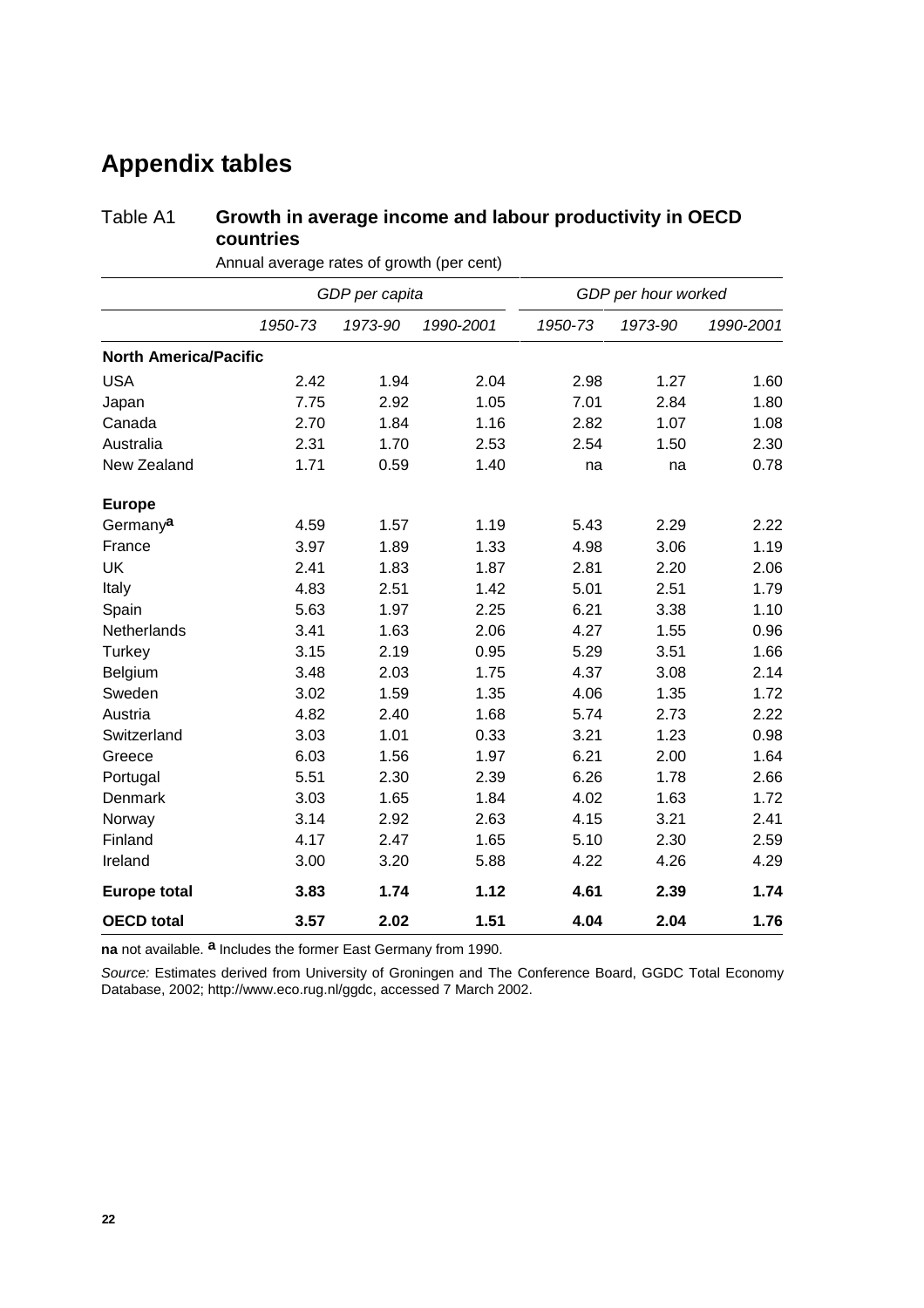|                              |              | GDP per capita |                | GDP per hour |            | Contributions to the<br>difference between (A)<br>and $(B)$ due to |                                     |                                  |
|------------------------------|--------------|----------------|----------------|--------------|------------|--------------------------------------------------------------------|-------------------------------------|----------------------------------|
|                              | 1996<br>US\$ | % of<br>US     | Rank           | \$           | % of<br>US | Rank                                                               | <b>Hours</b><br>worked <sup>a</sup> | Employment<br>ratio <sup>b</sup> |
|                              |              | (A)            |                |              | (B)        |                                                                    |                                     |                                  |
| <b>North America/Pacific</b> |              |                |                |              |            |                                                                    |                                     |                                  |
| <b>USA</b>                   | 33271        | 100            | $\mathbf{1}$   | 36.67        | 100        | 5                                                                  | $\mathbf 0$                         | $\pmb{0}$                        |
| Japan                        | 24267        | 73             | 11             | 26.64        | 73         | 18                                                                 | $-3$                                | $\ensuremath{\mathsf{3}}$        |
| Canada                       | 25923        | 78             | 6              | 30.53        | 83         | 13                                                                 | -4                                  | $-2$                             |
| Australia                    | 25818        | 78             | $\overline{7}$ | 30.32        | 83         | 14                                                                 | $-3$                                | $-2$                             |
| New Zealand                  | 18560        | 56             | 19             | 22.49        | 61         | 19                                                                 | $-4$                                | $-2$                             |
| <b>Europe</b>                |              |                |                |              |            |                                                                    |                                     |                                  |
| Germany                      | 23183        | 70             | 14             | 34.20        | 93         | 9                                                                  | $-17$                               | $-7$                             |
| France                       | 23176        | 70             | 15             | 37.63        | 103        | 3                                                                  | $-18$                               | $-15$                            |
| <b>UK</b>                    | 22696        | 68             | 17             | 29.40        | 80         | 16                                                                 | $-10$                               | $-2$                             |
| Italy                        | 22991        | 69             | 16             | 32.53        | 89         | 10                                                                 | $-11$                               | -8                               |
| Spain                        | 18755        | 56             | 18             | 27.98        | 76         | 17                                                                 | $-2$                                | $-18$                            |
| Netherlands                  | 24989        | 75             | 9              | 37.32        | 102        | 4                                                                  | $-29$                               | $\overline{2}$                   |
| Turkey                       | 5933         | 18             | 22             | 10.16        | 28         | 22                                                                 | 1                                   | $-11$                            |
| Belgium                      | 25252        | 76             | 8              | 41.54        | 113        | 1                                                                  | $-19$                               | $-18$                            |
| Sweden                       | 23636        | 71             | 13             | 30.22        | 82         | 15                                                                 | $-11$                               | $-1$                             |
| Austria                      | 24828        | 75             | 10             | 35.46        | 97         | $\overline{7}$                                                     | $-18$                               | $-4$                             |
| Switzerland                  | 27236        | 82             | 4              | 31.73        | 87         | 12                                                                 | $-13$                               | 8                                |
| Greece                       | 15696        | 47             | 21             | 21.64        | 59         | 20                                                                 | $\overline{2}$                      | $-14$                            |
| Portugal                     | 16578        | 50             | 20             | 19.28        | 53         | 21                                                                 | $-3$                                | $\pmb{0}$                        |
| Denmark                      | 26857        | 81             | 5              | 34.58        | 94         | 8                                                                  | $-17$                               | $\mathbf{3}$                     |
| Norway                       | 27940        | 84             | $\overline{2}$ | 40.55        | 111        | $\overline{2}$                                                     | $-29$                               | $\mathfrak{S}$                   |
| Finland                      | 23795        | 72             | 12             | 31.92        | 87         | 11                                                                 | $-11$                               | 5                                |
| Ireland                      | 27318        | 82             | 3              | 36.36        | 99         | 6                                                                  | -9                                  | $-8$                             |
| <b>Europe total</b>          | 20196        | 61             |                | 29.59        | 81         |                                                                    | $-10$                               | 10                               |
| <b>OECD</b> total            | 25037        | 75             |                | 31.60        | 86         |                                                                    | -6                                  | $-5$                             |

#### Table A2 **Levels of average income and labour productivity in OECD countries, 2001**

**a** Percentage point difference between GDP per person employed and GDP per hour worked as a percentage of US levels. A negative (positive) means that fewer (more) hours are worked on average in the country concerned, compared with the US. **b** Percentage point difference between GDP per capita and GDP per person employed as a percentage of US levels. A positive (negative) means that the employment ratio is higher (lower) in the country concerned, compared with the US.

*Source:* As for table A1.

**Note**: The same table (re-ordered) appears in McGuckin and van Ark (2002). However, the table presented here contains updated estimates.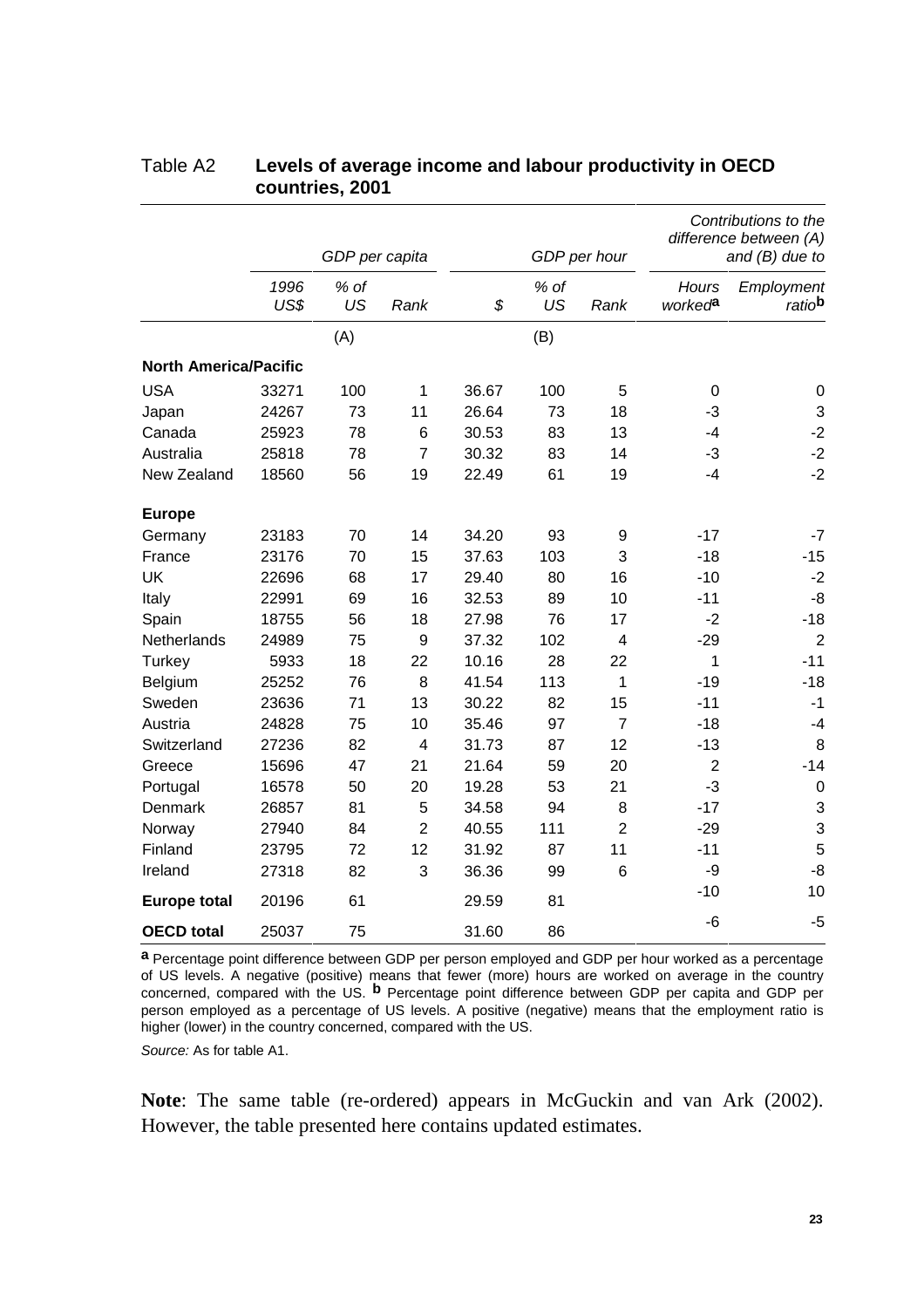#### **References**

- AIG (Australian Industry Group) 2000, *How Fast Can Australia Grow? Mark II*, AIG Discussion Paper, December.
- Banks, G. 2002, 'The Drivers of Australia's Productivity Surge', Paper presented at Outlook 2002 Conference, Canberra, 7 March.
- Bean, C. 2000, 'The Australian Economic 'Miracle': A View from the North' in D. Gruen and S. Shrestha (eds), *The Australian Economy in the 1990s*, Proceedings of a Conference, Reserve Bank of Australia, 24-25 July, pp. 73-114.
- Bresnahan, T., Brynjolfsson, E. and Hitt, L. 2002, 'Information Technology, Workplace Organization, and the Demand for Skilled Labour: Firm-level Evidence', *Quarterly Journal of Economics*, February, pp. 339-376
- Dowrick, S. 2000, 'The Resurgence of Australian, Productivity Growth in the 1990s: Miracle or Mirage?', Paper presented to the  $29<sup>th</sup>$  Annual Conference of Economists.
- Edwards, J. 1999, *A New Australian Economy*, HSBC Economics and Investment Strategy, HSBC Markets Ltd, Sydney.
- Forsyth, P. 2000, 'Microeconomic Policies and Structural Change' in D. Gruen and S. Shrestha (eds), *The Australian Economy in the 1990s*, Proceedings of a Conference , Reserve Bank of Australia, 24-25 July, pp. 235-267.
- Gruen, D. 2001, 'Australia's Strong Productivity Growth: Will it be Sustained?', *Reserve Bank of Australia Bulletin,* Reserve Bank of Australia, February, pp. 62-69.
- Harding, A. and Greenwell, H. 2001, 'Trends in Income and Expenditure Inequality in the 1990s', Paper presented to the  $30<sup>th</sup>$  Annual Conference of Economists, Perth, September.
- IC (Industry Commission) 1997, *Assessing Australia's Productivity Performance*, AGPS, Canberra, September.
- Krugman, P. 1998, 'I Know What The Hedges Did Last Summer', *Fortune*, (available at http://web.mit.edu/krugman/www/xfiles.html)
- Johnston, A., Porter, D., Cobbold, T. and Dolamore, R. 2000*, Productivity in Australia's Wholesale and Retail Trade*, Productivity Commission Staff Research Paper, AusInfo, Canberra.
- McGuckin, R. and van Ark, B. 2002, *Performance 2001: Productivity, Employment and Income in the World's Economies,* The Conference Board, Research Report R-1313-02-RR.
- OECD 2001a, *The New Economy: Beyond the Hype*, The OECD Growth Project, OECD, Paris.